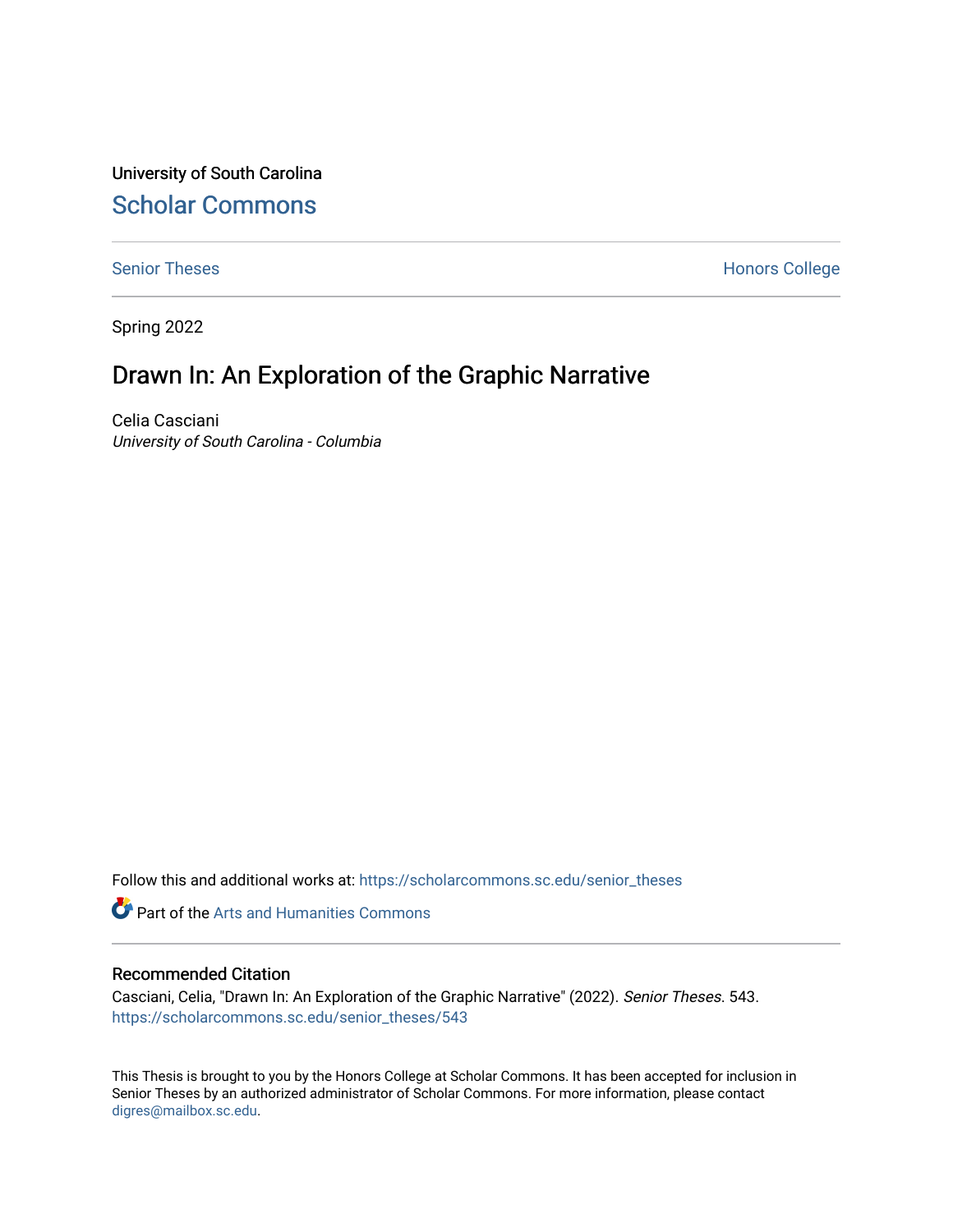#### DRAWN IN: AN EXPLORATION OF THE GRAPHIC NARRATIVE

By

Celia Casciani

Submitted in Partial Fulfillment of the Requirements for Graduation with Honors from the South Carolina Honors College

May, 2022

Approved:

 $A X L$ 

Farzag Salamifar, Ph.D. Director of Thesis

Nicole A. Amato

Nicole Amato Second Reader

Steve Lynn, Dean For South Carolina Honors College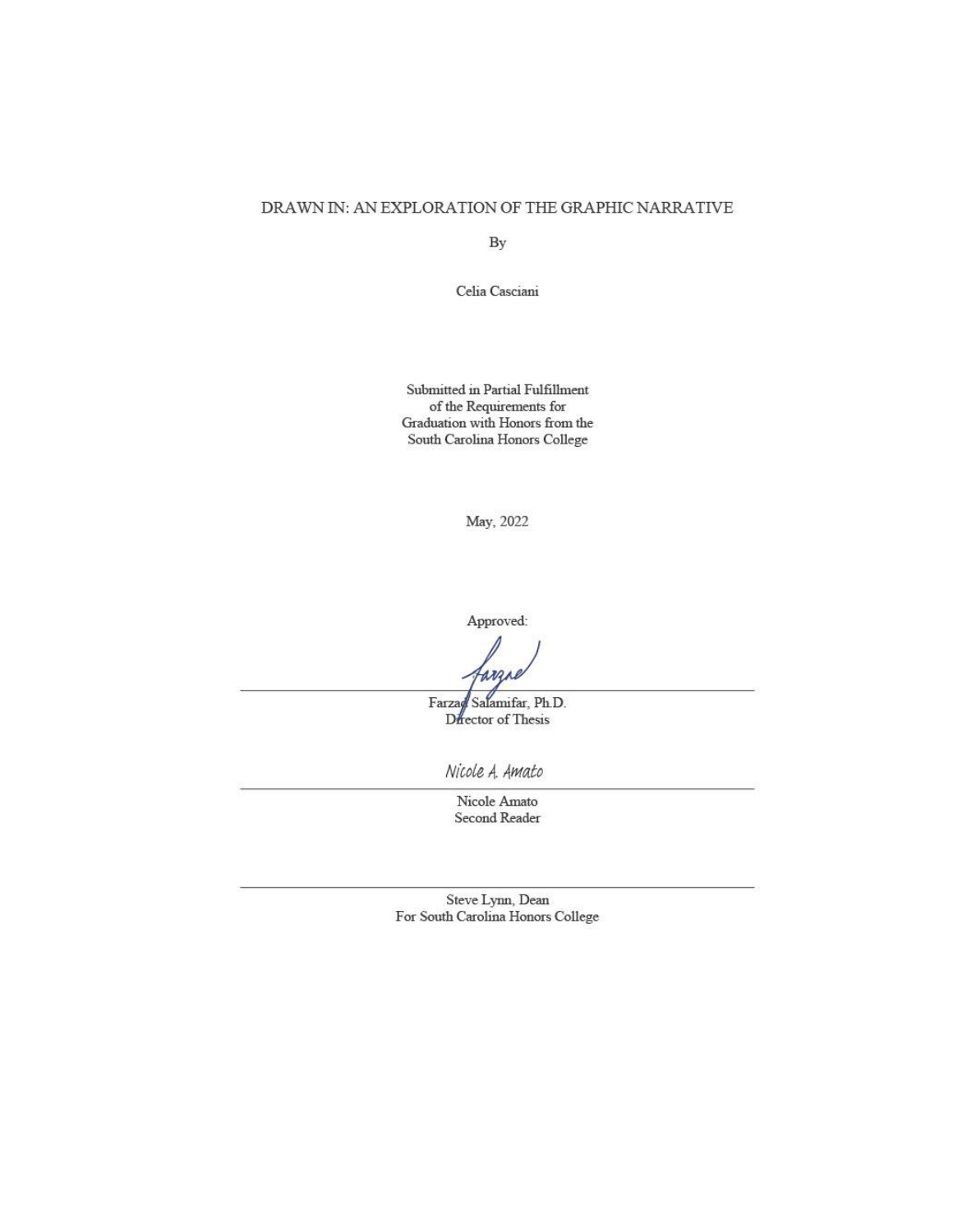## Drawn In: An Exploration of the Graphic Narrative

## **Contents**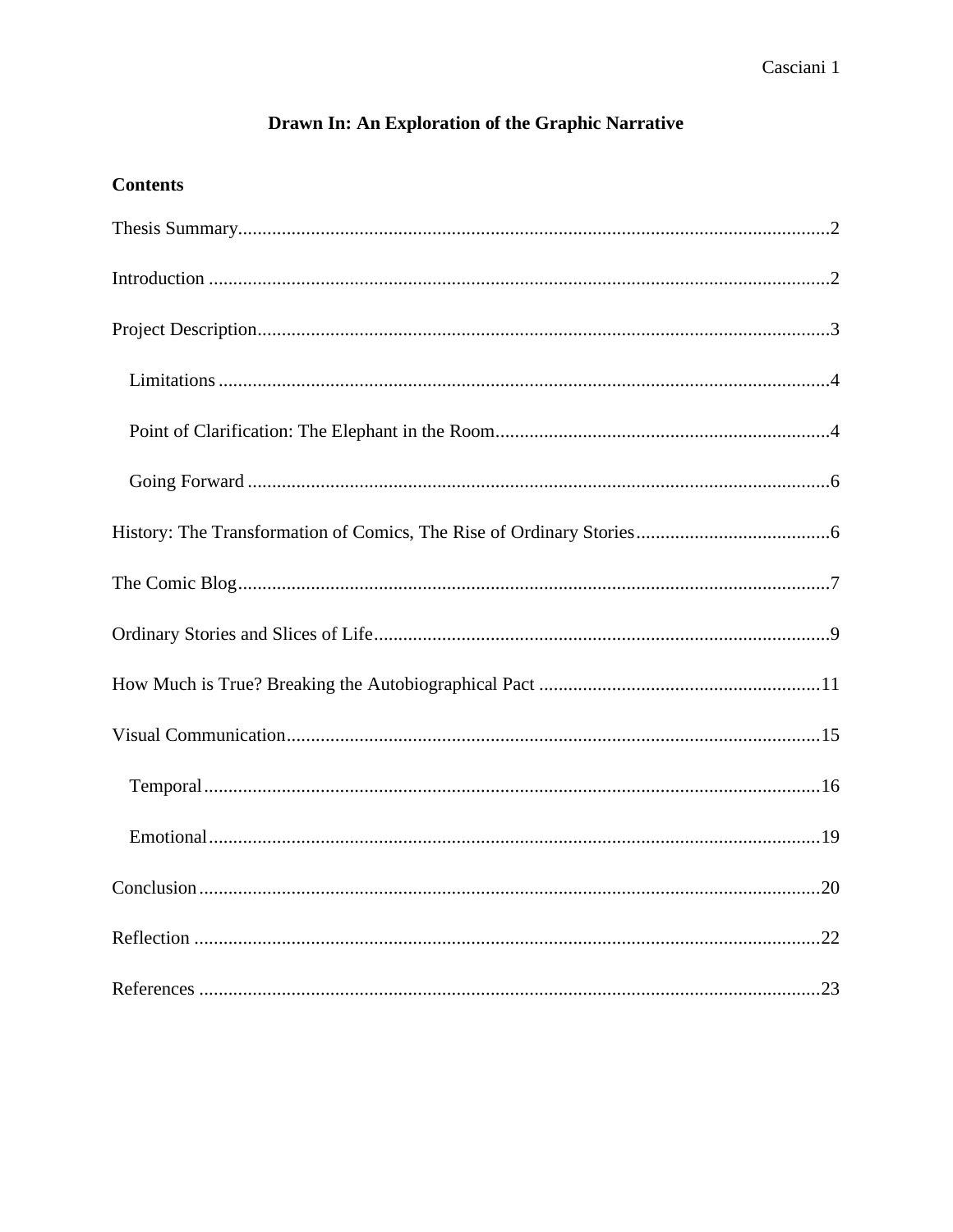#### <span id="page-3-0"></span>**Thesis Summary**

This thesis project aims to explore ordinary stories told through the graphic narrative. The goal is to understand what intrigues us about ordinary stories and what is gained through the use of comics form to tell these stories. The project portion of the thesis consists of a website showcasing comics based on narratives told by students at the University of South Carolina. The research portion uses existing literature, as well as reflections from the creation of the project, to answer the above questions. In the end, I found that we are drawn to ordinary stories through the process of identification, or relating to and connecting with the subjects of the story. I also discovered that comics communicate in ways that prose alone cannot, through a cohesion of visual communication and narration. They are a mode well-suited to communicate life stories because these stories are nonlinear, abstract, and emotional.

#### <span id="page-3-1"></span>**Introduction**

There has been a transition in contemporary literature. Stories about the extraordinary once saturated the shelves of libraries and bookstores, but now, heroes have had to make way for ordinary people and the odyssey has been cast aside in favor of the quotidian. Even comics, with heroic fantasy as the "bedrock genre" of the industry (Hatfield 30), have experienced this transition. Comics now wade into the muddy waters of everyday life, telling stories that are not so black and white as the tales of good vs evil that were once so characteristic of the medium. These stories are often autobiographical in nature, and may be unconventionally distributed, accessible to readers via the internet rather than through a traditional publisher. This paper, and accompanying project, serve as an exploration of these ordinary life stories that are told in comics form. They aim to understand: *Why do we care about ordinary stories?* and *What is achieved by telling these stories through comics rather than prose? What does the melding of the*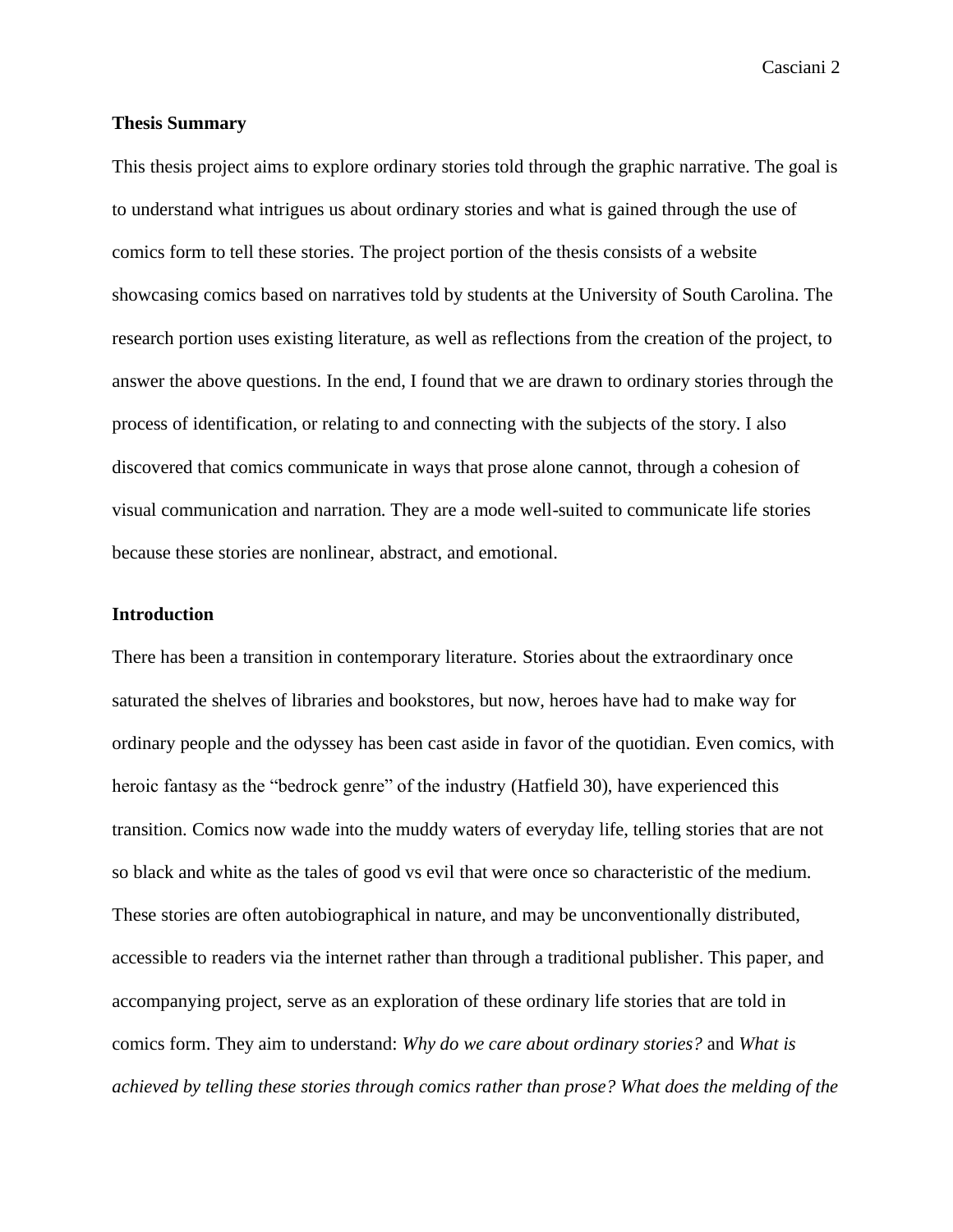*visual and verbal in comics communicate that words alone cannot?* The title of this thesis has a double meaning, referencing how we are "drawn in" by ordinary stories and how creators of graphic narratives have drawn themselves into the pages of contemporary literature.

#### <span id="page-4-0"></span>**Project Description**

To expand on existing literature surrounding graphic narratives, I have created my own series of comics, illustrating "slices of life" based on interviews from my fellow friends and classmates at the University of South Carolina. These comics are autobiographical by nature in two ways, first, they serve as a vehicle by which the interviewees can share stories about their own lives. I facilitate this storytelling by portraying their stories as comics and publishing them in a compilation on the internet, something they may not have the inclination nor the resources to do themselves. Second, as they include depictions of myself as that facilitator, they are autobiographical stories about my life as well as the lives of my interviewees. I appear throughout the comics, surveying a coffee shop (Episode 3), sitting across from my interviewee (Episodes 2 and Episode 3), or with my Zoom panel beside theirs on a computer screen (Episode 1). This makes me an "autodiegetic narrator," as I intervene in the narrative world. An example of a blatant intervention occurs in Episode 3, where I fact-check a quote cited by my interviewee.

Interviewees were volunteers collected as a convenience sample. By telling my peers about the project, I was able to determine who might be interested in taking part. I found a group of three interviewees who agreed to tell me their stories, all with whom I was already acquainted. Despite this, the group proved diverse in their backgrounds, graduation years, studies, and career goals. Interview dates were then scheduled, and the mode of meeting determined: one via Zoom and the other two at coffee shops. Interviews lasted no more than 20 minutes in length, not including the small talk and conversations had before and after the interview took place and were recorded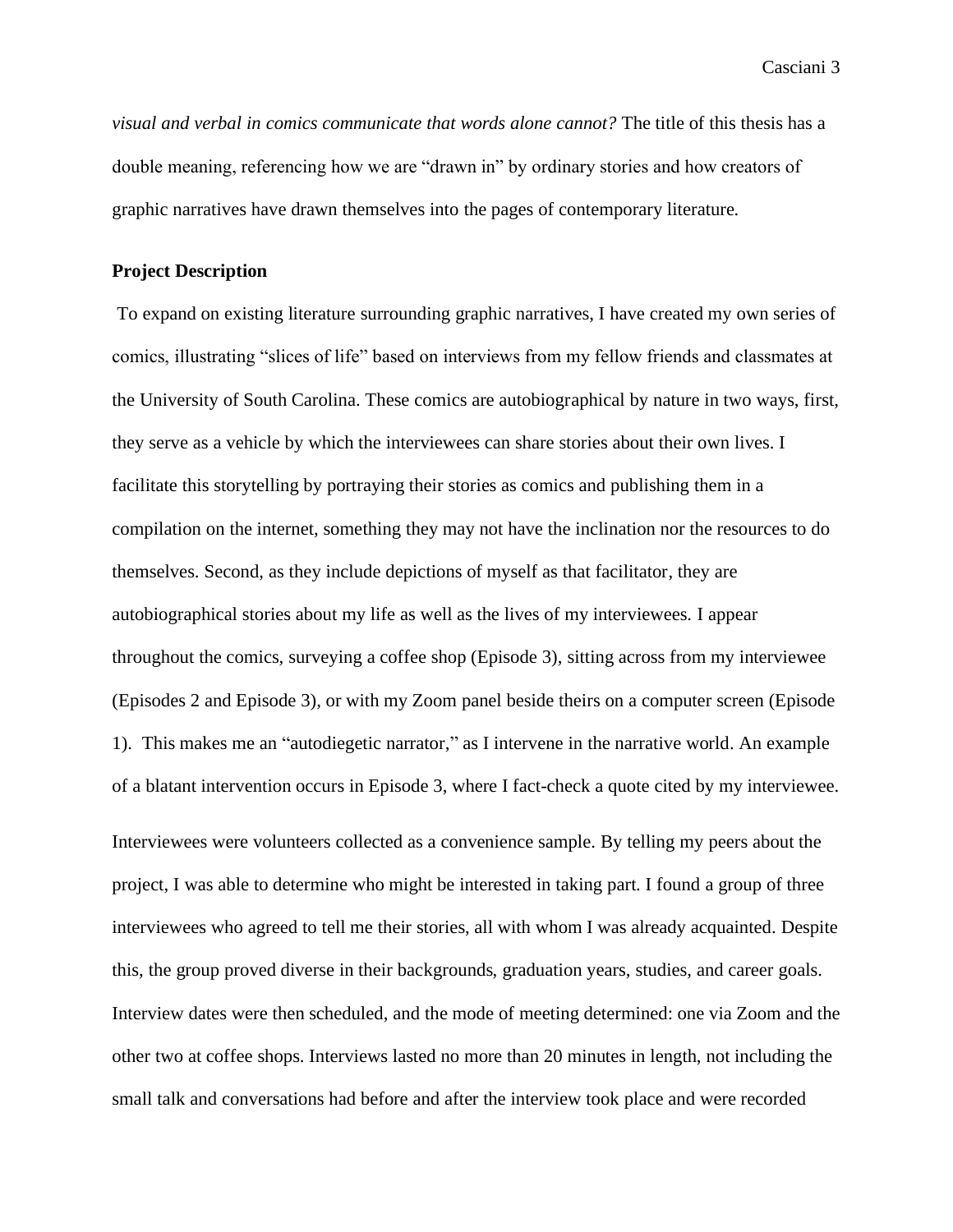using my iPhone's Voice Memo software. Interviews were prompted by the question, "If you could rewrite your college admissions essay, what story would you tell?" The goal of this question was to tie the stories together with a theme, while providing enough creative freedom for interviewees to tell a variety of narratives. Personally, when reflecting on the years since I wrote my college admissions essay, I see how much I have changed along with the world and was curious how others had grown and changed. A college essay generally speaks on an impactful moment of an individual's life and an accompanying lesson they learned from this moment. It was these moments that I was seeking.

Post interview, I listened to the recordings multiple times while creating the sketches of the comics. Preliminary sketches were created using a pencil and paper, then were transferred to a digital version using the digital art software, Procreate. The final comics were published to the internet using the Wix Website Builder.

#### **Limitations**

<span id="page-5-0"></span>The transformation from interview to sketch to digital comic proved more involved and timeconsuming than I initially predicted at the commencement of this project. Ideally, I would have liked to have a larger pool of interviewees and a greater collection of comics. However, I plan to continue the project through the summer and the upcoming fall semester, as I continue my education at the University of South Carolina as a graduate student. As I create more comics, I anticipate that my observations on visual communication and the importance of telling ordinary stories will only grow.

#### **Point of Clarification: The Elephant in the Room**

<span id="page-5-1"></span>The COVID-19 pandemic is an obvious historical event that has taken place over the past couple of years, so the idea that the stories would be centered around this event may seem implied.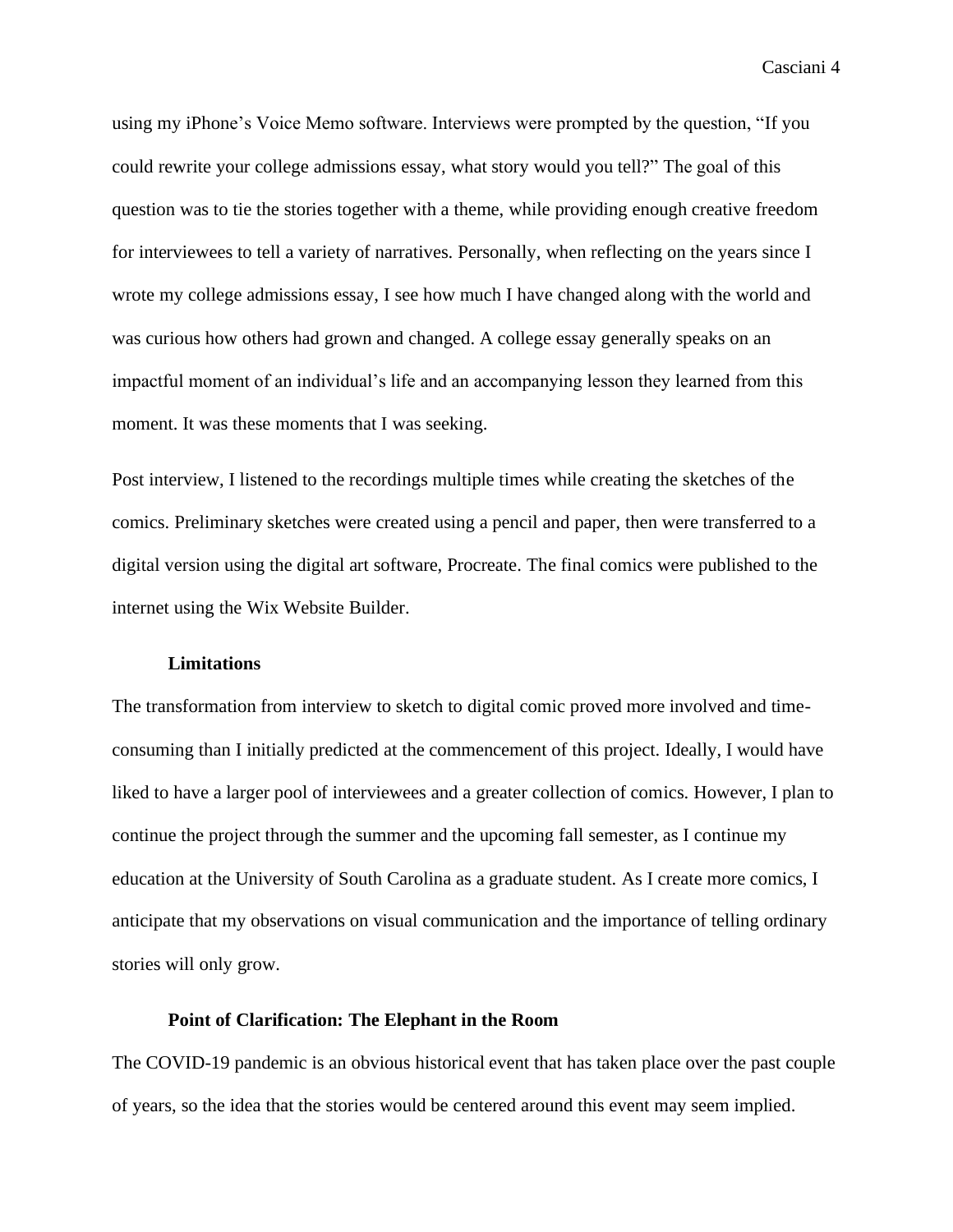However, the stories I ended up recording were not pandemic-centric. Masks are not illustrated at all in the stories, except in Episode 2, when Remi expresses his desire to pursue a career as a dentist.

It bears questioning how, when attempting to address changes in the past few years, the pandemic gets glossed over in these comics. Perhaps, like in the poem, *We Lived Happily During the War*, by Ilya Kaminsky, my sample of students are in a place of privilege where the pandemic did not affect us to the extent that we feel the need to talk about it in our personal stories. On the other hand, perhaps we have all been deeply affected by it, maybe even having lost loved ones to the virus, and are simply tired of talking about it. We may seek to spare one another from unloading the emotional burden we experienced and choose instead to focus on enjoying that feeling of reconnection by sharing stories focused on a brighter future. I personally lost many opportunities to travel, connect with family and friends, and make the most out of my college experience, but of course, this is nothing compared to the tragic losses of family, friends, jobs, and livelihoods experienced by many others. When I did have the opportunity to depict anything reminiscent of the pandemic in my comics, I chose not to. By the time I conducted my third interview, mask mandates had been lifted where I live, but I could have depicted the barista in Episode 2 differently, because he did have a mask on at the time the interview was conducted. I think this stemmed from my desire for life to go back to normal: drawing it that way helped me feel hopeful that it would be back to normal one day. Looking back, it would have been interesting to show a masked barista in the first panel of Episode 2 to contrast with the maskless one in the first panel of Episode 3, to better depict the historical context of the comics.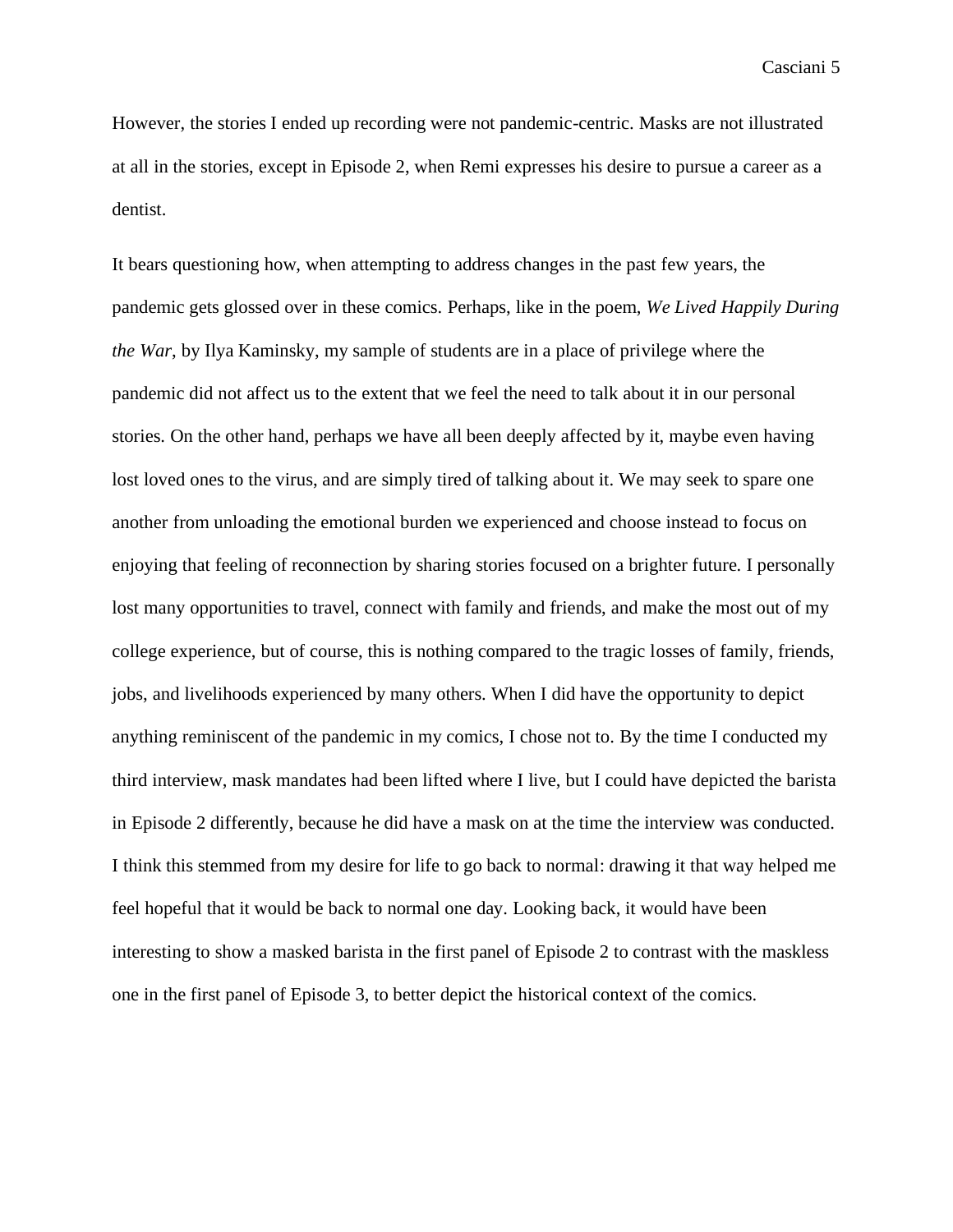

Figure 1: Pandemic? What Pandemic?

## **Going Forward**

<span id="page-7-0"></span>Throughout the rest of this research paper, I will integrate my observations from creating this project into existing studies of the graphic narrative. Because the blending of the verbal and visual is so important to communicate in comics, illustrations will also be included.

## <span id="page-7-1"></span>**History: The Transformation of Comics, The Rise of Ordinary Stories**

In "Autobiography Meets the Comics," Joseph Witek describes a transition from the traditional comic book fight scene between hero and villain to the "quieter and fiercer combats of self meeting self and self meeting world" (230). In *Alternative Comics,* Charles Hatfield says the comic book industry is now "split between, on one hand, a dominant fannish emphasis on superpowered heroes, and, on the other, an alternative, post-underground outlook from which larger-than-life heroism has been evacuated in favor of heady satire or in-your-face realism" (111). While divided on which is the dominant genre, both agree that the comics medium has evolved to include nonfiction, creating the genre of the *graphic narrative*. In the 1960s and 70s, the underground comics movement made comic books that were intended for adults, leading to the creation of autobiographical comics (Hatfield 7). The 1980s saw the rise of the graphic novel, defined as "any book-length comics narrative or compendium of such narratives" (Hatfield 4),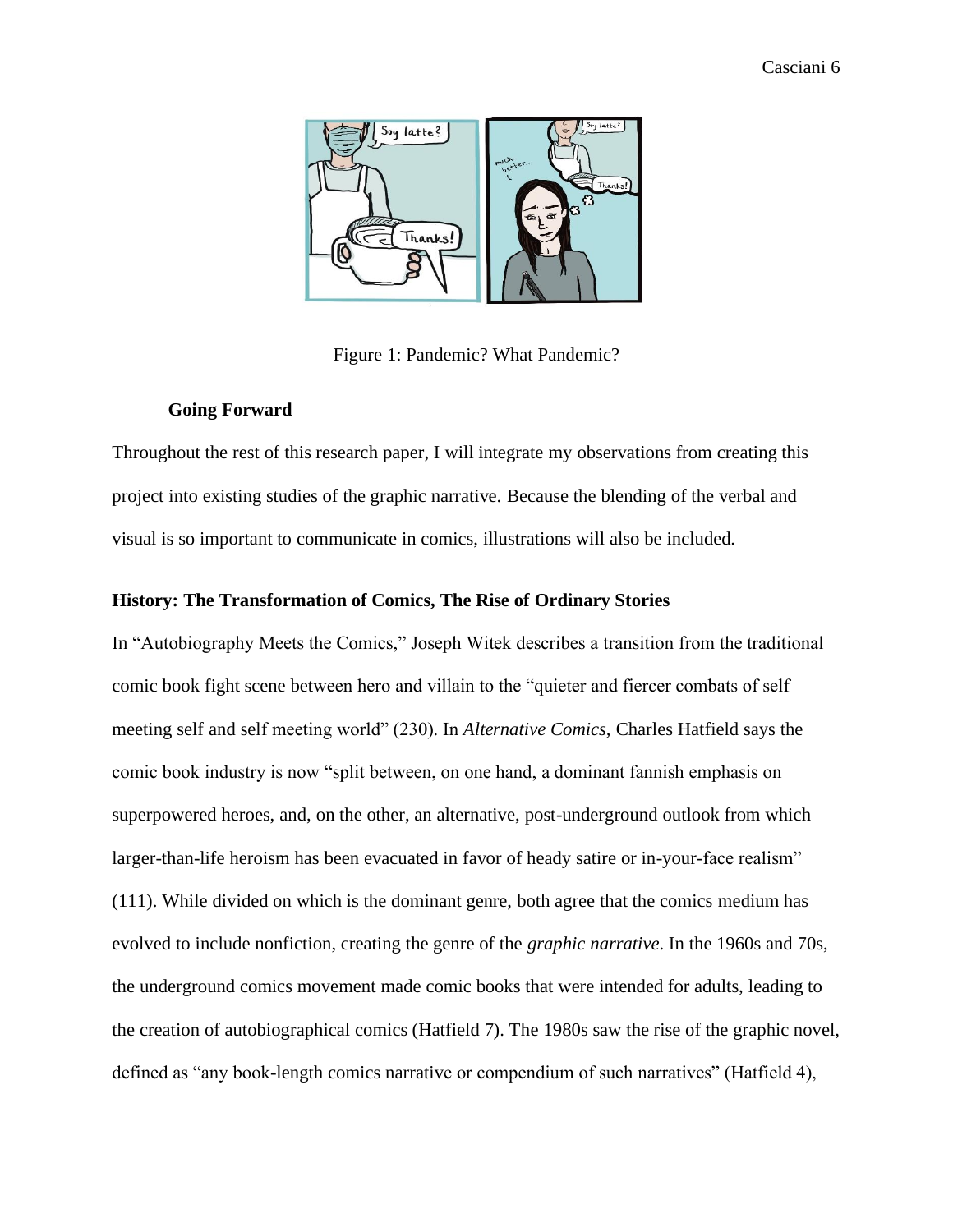although the term is considered inaccurate and insufficient (Hatfield, Chute) to describe many of the works that may grace the "graphic novel" section of a bookstore. For this paper, I will mainly use the term *graphic narrative*, to encompass the nonfiction and autobiographical nature of the studied works. As Hillary Chute says, "*Graphic novel* is often a misnomer… they are rich works of nonfiction; hence my emphasis here on the broader term *narrative*" (453).

It is impossible to discuss graphic narratives without addressing Art Spiegelman's *Maus* (1980), which is considered the cornerstone of the genre. *Maus* tells the story of Spiegelman's father, Vladek, who survived the Holocaust. *Maus* cuts from scenes narrated by Vladek to scenes from Art's perspective as he records interviews with his father to create the book, often showing the tedious, repetitive moments of daily life, such as his father counting pills, talking about vitamins, etc. (Spiegelman 28). From a narratological perspective, the book is an autobiography of both Art Spiegelman and Vladek Spiegelman and showcases how a terrible event in history was experienced by an ordinary man, and how the repercussions affected his son through generational trauma.

Even before *Maus* came *Binky Brown Meets the Holy Virgin Mary* (1972) by Justin Green, which is considered the first autobiographical comic ever (Witek 227). Spiegelman even credits this work as inspiration for how comics can be used to tell life stories (Witek 227). Green uses the alter-ego Binky to tell his story, which showcases a debate that will be discussed later in this paper of how true stories can be conveyed through comics: the clash between the autobiographical pact and the "self-caricature."

#### **The Comic Blog**

<span id="page-8-0"></span>The internet has provided a means for more graphic narrators to share their stories by selfpublishing their work via the comic blog. This has opened the doors for many women,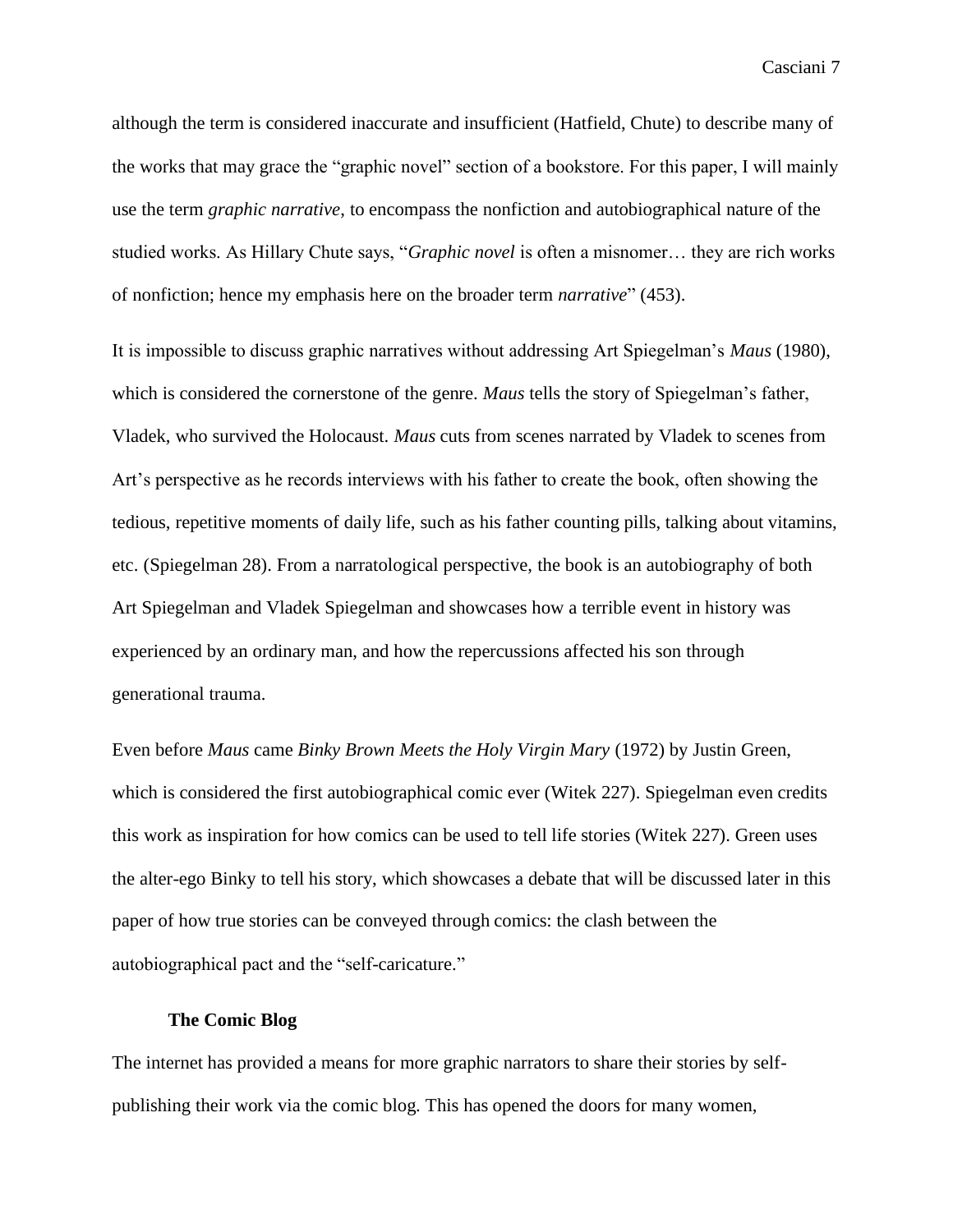especially, to draw themselves into the world of the graphic narrative. In France, comic blogs first emerged in 2005, with the second generation of comic bloggers in 2006 bringing about the *chick BD*, the French term for the comic-version of "chick lit" (Bozard 39). These "girly comics" contain all the elements of a graphic narrative, with the "*je*," or self, as the subject, and the illustrations showing a succession of "*tranches de vie*," or "slices of life," of the authors (Bozard 43). (Slices of life will be discussed in a later section.) In *Defense et illustration de la chick BD,*  translating roughly to *Defense and Illustration of the Chick Comic*- setting aside the discussion of whether the French word *bande dessinée* is a better term to describe comics- Laurent Bozard cites four influential creators who popularized the comic blog movement through their autobiographical "girly comics": Margaux Motin, Pénélope Bagieu, Madeleine Martin, and Diglee. When their artwork was rejected by traditional magazines, their blogs served as a platform to share their work. According to Pénélope Bagieu, women's magazines criticized her style for being too quirky, and suggested she draw fashionable, ultra-thin women to find work (Bozard 44). She chose instead to showcase her work through her blog, "*Ma vie est tout à fait fascinante*." Her efforts, along with those of her colleagues, led to their work being collected into volumes and published as full-length graphic narratives (Bozard 39). The "chick comic" is a shining example of graphic narratives becoming more accessible through the internet.

This journey from self-published blog to the traditional publisher is not restricted to the French nor to women. In "The Diary Comic," from Michael Chaney's *Graphic Subjects*, Isaac Cates describes "diary comics," as an important steppingstone for graphic narrators who are just getting started. He says, "It would be difficult to overstate the ubiquity of diary comics among today's young cartoonists, particularly as a learning exercise or a temporary rite of passage for cartoonists in their teens or twenties" (Cates 210). This comment is extremely relevant in my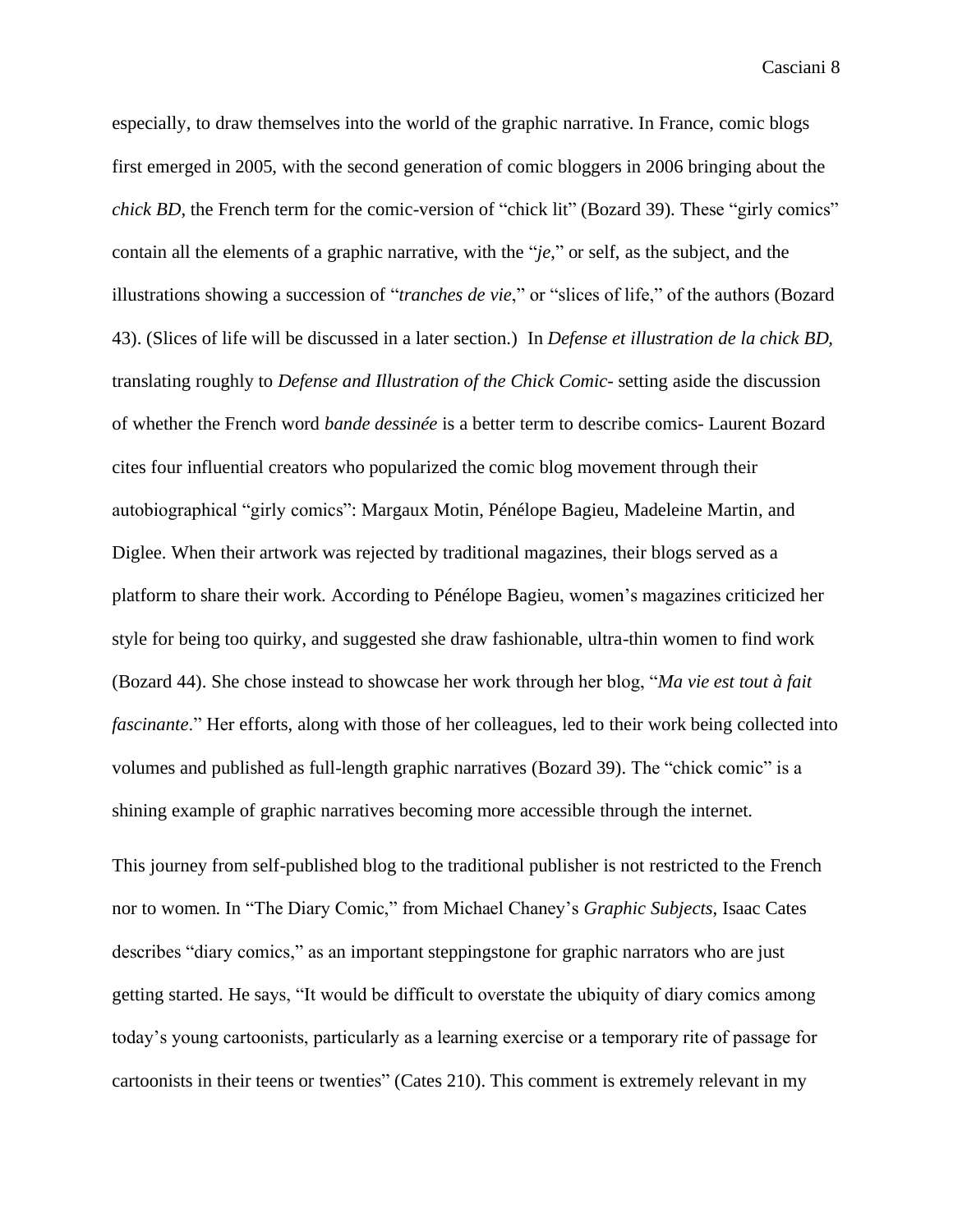case: as an amateur artist, creating a blog was the best and most affordable way for my work to reach others. Cates cites James Kochalka's *American Elf* as the "most prominent and longestrunning" (210) diary comic, along with many others, including Todd Webb's *Casual Poet*, Vanessa Davis's *Spaniel Rage*, and Ryan Claytor's *And Then One Day* (210). All these autobiographical comics began online and made the journey to the traditional publisher.

## **Ordinary Stories and Slices of Life**

<span id="page-10-0"></span>*American Elf* is the perfect segue into the discussion of slices of life, as Cates describes the work as having "capacity to record the nuances and rhythms of daily life" (211). To avoid a direct dictionary quotation, the New York Times defines a slice of life, also known by the French term "*tranche de vie*," as a "literary representation of ordinary existence" (Safire). Graphic narratives have embraced this style of storytelling, oftentimes illustrating the monotonies of daily life. Narration of slices of life does not usually have a clear plot, with conflict, conclusion, or elaborate development of the character's psychological profile, instead opting to show the "cycles, repetitions, processes without closure, and moments of indeterminate or undetermined significance" (Cates 211). In *The Diary Comic*, Isaac Cates cites a quote from James Kochalka. "The story of my life is not a story at all" (211). Even larger works, who unlike the diary comic, publish their beginning and conclusion all in one go, can embrace the slice-of-life style. For example, Harvey Pekar's *Our Cancer Year*, written with his wife, Joyce Brabner, is cited in Charles Hatfield's *Alternative Comics* as a depiction of the "mundane" (211), and his *American Splendor* is described as having a "keen eye for the minutiae of day-to-day existence (113). Both works depict the monotonies of Pekar's daily battle with cancer. Even *Maus*, as previously mentioned, depicts quotidian events like taking vitamins, going to the grocery store, and arguing about family matters.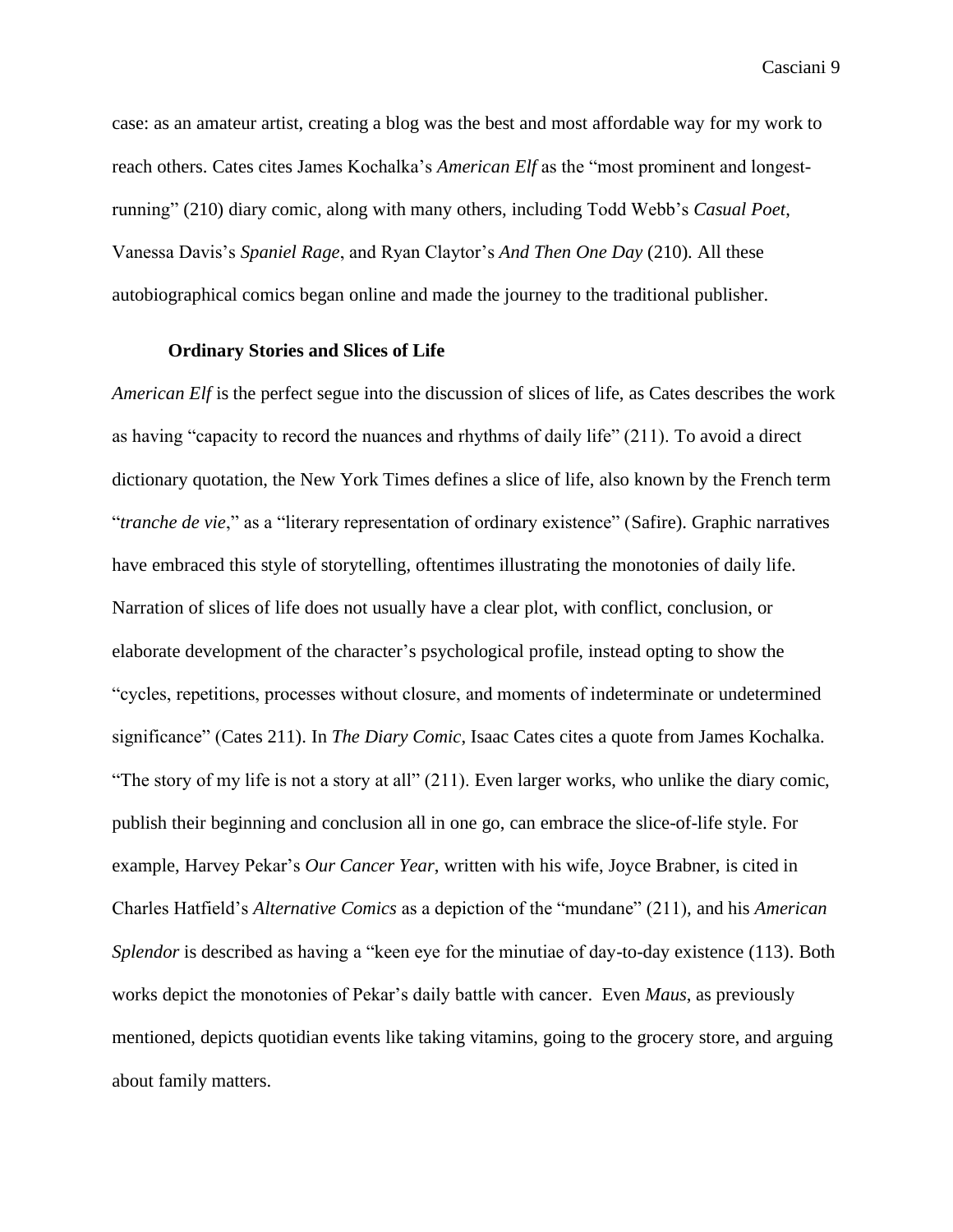Graphic narratives that embody the slice-of-life style do depict historical events: not as we would read about them in a history book, but as they are experienced by an ordinary person. This embeddedness of historical events makes some graphic narratives approach "memoir" territory, which is an alternate term often used to refer to these works. Graphic narratives like Spiegelman's *Maus* and Jacques Tardi's *I, Rene Tardi*, which tell the stories of people directly affected by World War II, depict the monotonies of life in concentration camps and prisoner of war camps. *American Elf* includes a strip published post-September 11, 2001, in which Kochalka depicts the burning Twin Towers, then cuts to a scene where he sees a mushroom growing in the corner of his bathroom and decides to let it live (Cates 212), showing how the life and mentality of an ordinary person is altered by a historic tragedy.

My comics also depict slices of life. While Episode 1 describes an event in the subject's life that can be illustrated with action-packed frames and a satisfying conclusion, Episodes 2 and 3 are purely based on conversation, discussion of the subject's past, and their hopes and dreams for the future. Both display true *tranches de vie*: a conversation in a coffee shop. In Remi's story (Episode 2), I wanted to show moments of basic human behavior, e.g., humming to music or taking a sip of coffee (page 4).



Figure 2: A *tranche de vie* (Episode 2)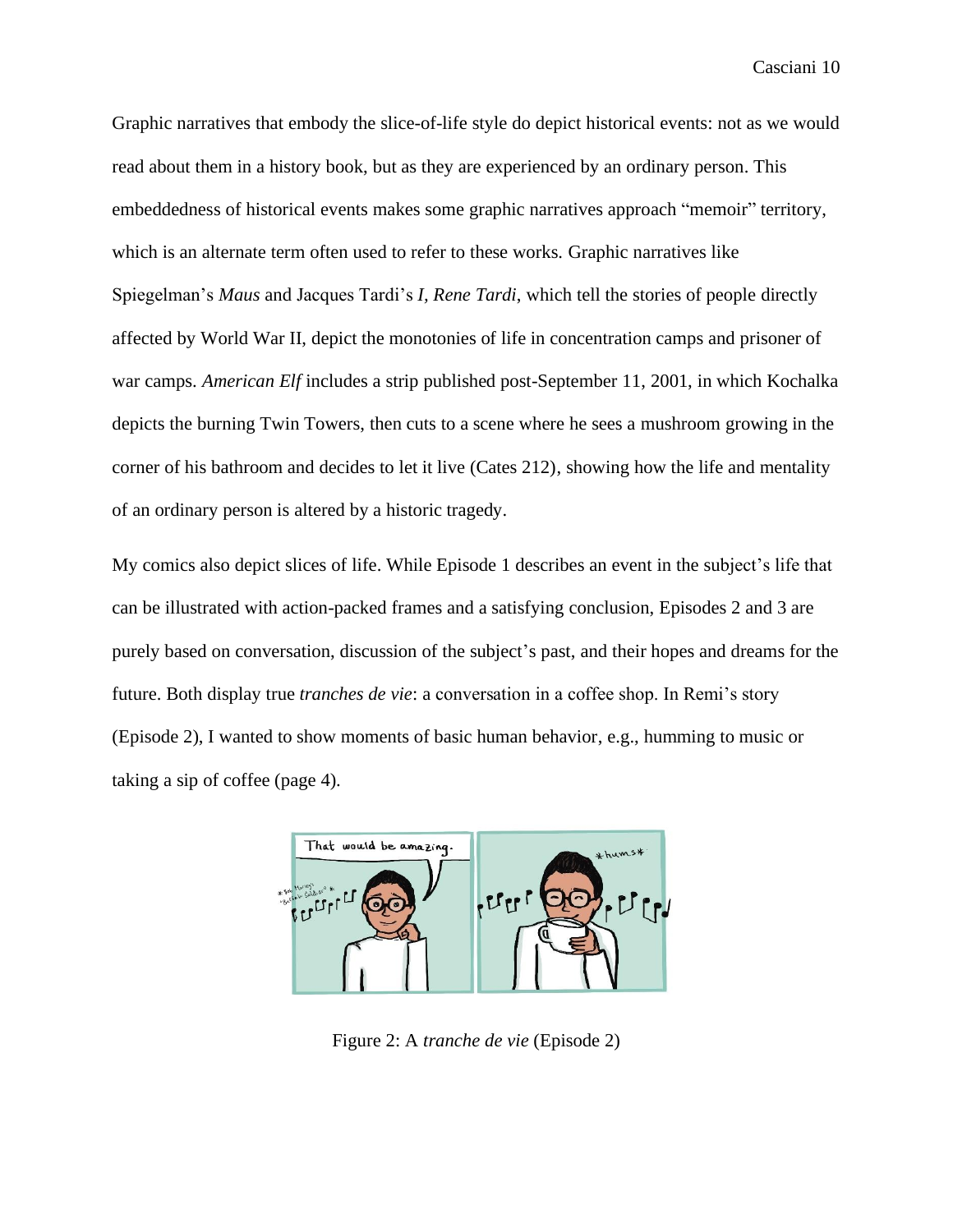A big question that this paper strives to answer is *What draws us to ordinary stories?* There must be a reason for their popularity and prominence in contemporary literature. *Identification,* the process through which a reader relates to the characters in a story, may be the explanation. Generally studied in terms of its relation to fiction (Bley 26), identification stems from the Aristotelian concept of *catharsis*. Aristotle claims that if readers do not have a strong sense of identification with the characters, they will not be able to have a cathartic experience when consuming a literary or theatrical work (Scopa). In *Biographia Literaria*, Coleridge responded to this idea of catharsis through identification by saying that this process requires a "willing suspension of disbelief" to occur (Ward 441), since works of fiction are, by definition, not real. A convenient characteristic of ordinary stories told through graphic narrative is that they are works of nonfiction, eliminating this problem altogether. The visual aspect of comics may add an extra layer to this identification process. In the comics I created, I related to the shared experiences I had with their subjects. In Episode 3, Sarah describes how she overcame her inability to pursue opportunities, namely internships, for fear of being underqualified. This is something that has plagued me throughout my college career, and I found myself identifying with Sarah' story so much so, that I found as I was drawing Sarah's comic, I had to redraw some of the frames because she slowly morphed to look like myself. As a college student, I can relate to all three of the stories told by my interviewees, but I hypothesize that most people can relate to ordinary stories of overcoming obstacles, whether they be stress or self-doubt, and dreaming of the future. All these daily thought processes of the human mind are displayed in my comic series.

## <span id="page-12-0"></span>**How Much is True? Breaking the Autobiographical Pact**

A point of controversy surrounding graphic memoirs is that by nature, they push the boundaries of the old-fashioned *autobiographical pact*. This term, born from Philippe Lejeune's *Le Pacte*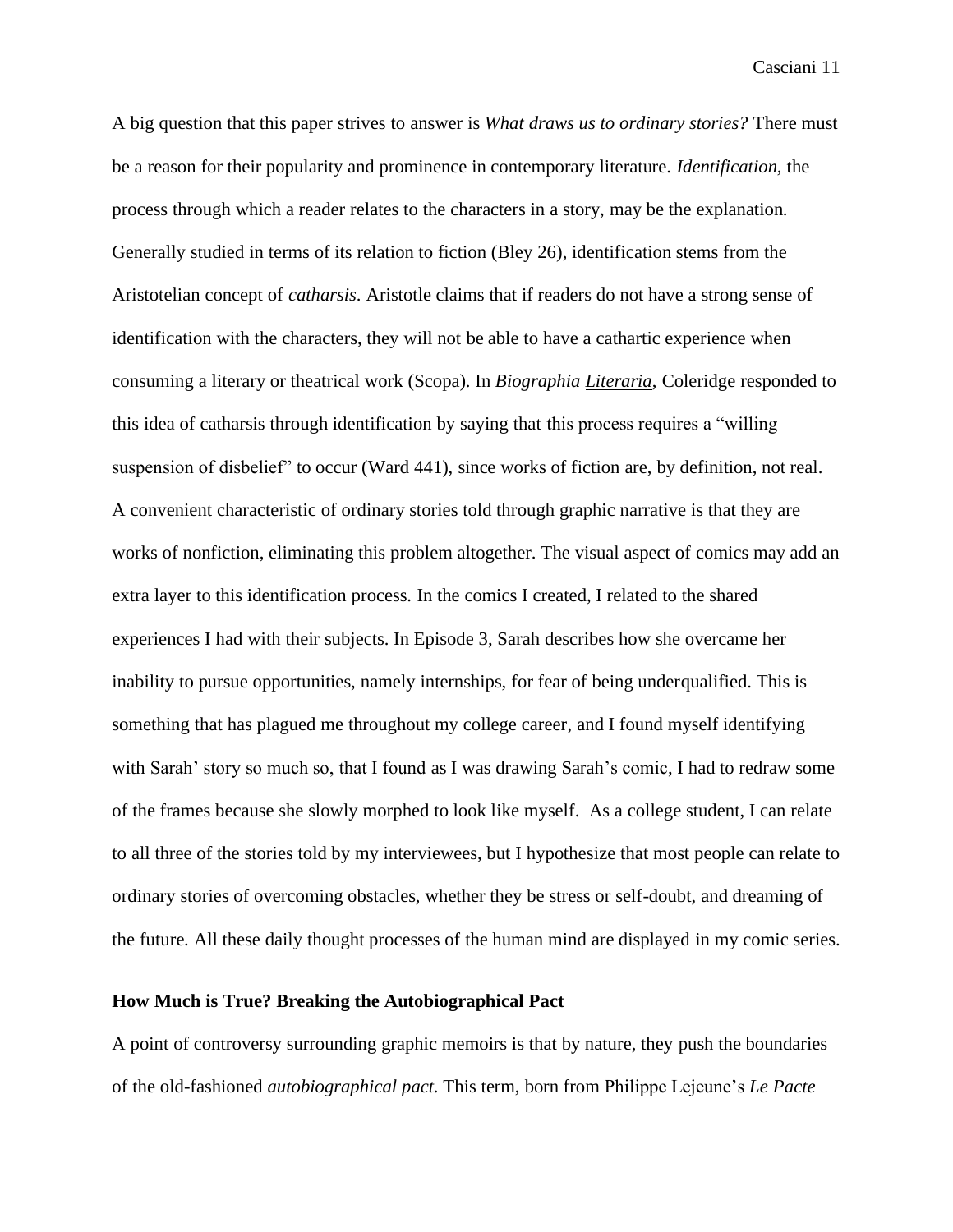*autobiographique* (1975), describes the unspoken pact between the narrator of an autobiography and the reader. Lejeune defines autobiography as a retrospective account of a person's own existence, told in prose (14). The pact requires that the author is the same person as the narrator, who is the same person as the main character (Lejeune 16). It is also vital that the author's name and the main character's name are the same. "Just as the phrase 'Once upon a time…' defuses belief, the name of an existing person activates it" (Allamand 53). Judging by these criteria, Lejeune would certainly consider graphic memoirs as violating the autobiographical pact. Even the first autobiographical comic, Justin Green's *Binky Brown*, bares a strong "refusal to participate in the empirical and aesthetically realist 'autobiographical pact'" (Witek 229). Justin Green both is and is not his alter-ego, Binky Brown, who is the main character of the story. Lejeune, however, probably never considered the possibility of life stories told through comics. The graphic narrative's divergence from the autobiographical pact insinuates that innovations in modes for telling life stories make this pact outdated.

Even if the author goes to great pains to maintain the autobiographical pact, their story can only be as true as they remember it. In a *New Yorker* article, David Kortava summarizes some of neuroscientist Lisa Genova's research on how little the human brain actually remembers: "To remember an event is to reimagine it; in the reimagining, we inadvertently introduce new information, often colored by our current emotional state. A dream, a suggestion, and even the mere passage of time can warp a memory." In *Persepolis*, Marjane Satrapi gives her side of the story as a young girl growing up in Iran during the Islamic Revolution. She states in the introduction that one of her goals in creating *Persepolis* was to combat stereotypes about Iranian civilization and culture: "As an Iranian who has lived more than half my life in Iran, I know that this image is far from the truth" (Satrapi). As a narrator, she sets herself up to enter tumultuous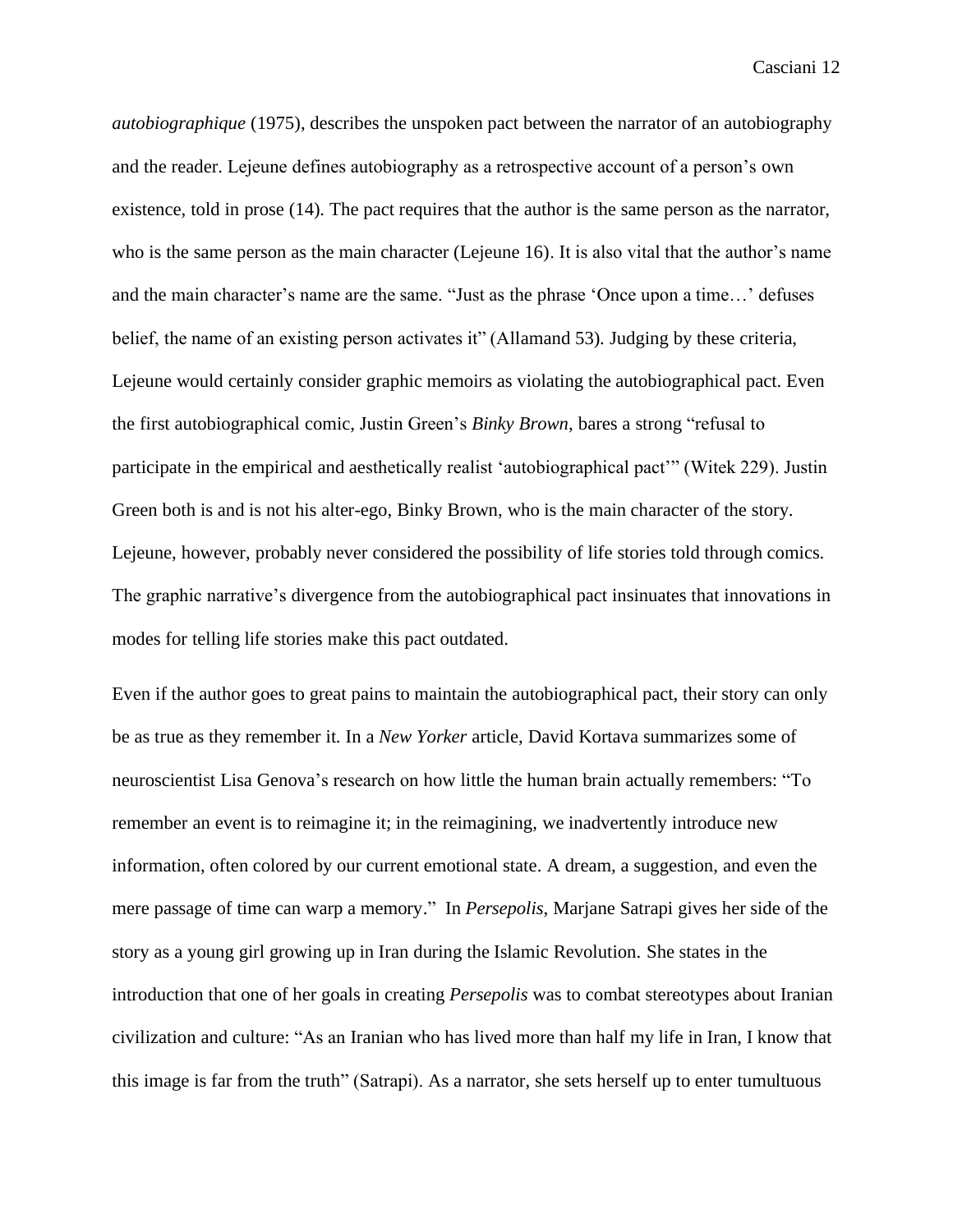territory, ready to recount childhood memories of politically charged, controversial events as an adult. The reader may wonder how much of her story is true since so much time has passed between the experience and the recounting of the story. Satrapi, however, makes an effort to establish trust with the reader throughout her narrative. When she knows she does not remember or understand an event, she makes it clear. For example, she replaces dialogue with scribbles in an overheard conversation between her mother and grandmother (Satrapi 29), showing she did not hear or understand what was happening in that moment. She also makes it clear when she is certain of accuracy, for example, using phrases like "Those were her exact words to me" (Satrapi 86). These efforts establish trust with the reader, and as they are drawn into the story, Satrapi's goal to dispel stereotypes about Iranian culture is one step closer to completion.

The autobiographical pact aside, comics can be a mode for self-invention, via *autofiction*, a term coined by Serge Doubrovsky as a reaction to Lejeune's autobiographical pact (Allamand 53). Autofiction does not require an autobiographical pact, because it is implied that the story being told about oneself is not entirely true. Charles Hatfield believes autobiography naturally and inevitably blurs fact and fiction, describing the genre of autobiography as "protean" by nature and saying autobiography "applies the narrative techniques of fiction to stories implicitly defined as 'true'" (112). In *Fun Home*, Alison Bechdel navigates the process of mourning her father, with whom she had a complicated and even traumatic relationship, by comparing her parents to fictional characters throughout her narrative. She does this as a way of trying to understand them. As narrator, she says, "I employ these allusions to James and Fitzgerald not only as descriptive devices, but because my parents are most real to me in fictional terms" (Bechdel 67).

Another opportunity to blur fact and fiction when personal narratives are told in comics form is through self-invention, because the author must create what Hatfield calls a "self-caricature,"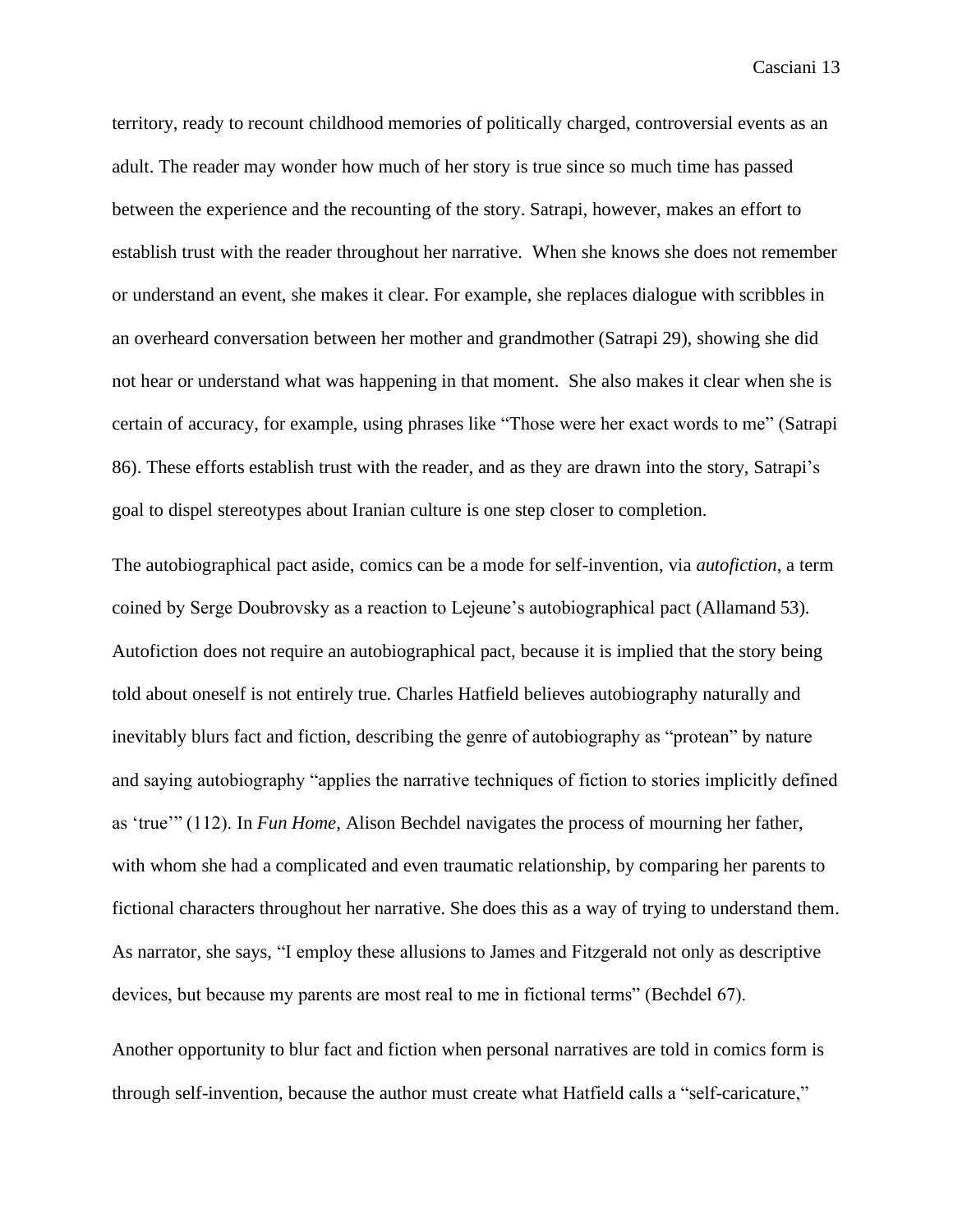saying, "We see how the cartoonist envisions him or herself; the inward vision takes on an outward form. This graphic self-representation literalizes a process already implicit in prose autobiography" (114). This "self-caricature" gives graphic narrators the opportunity to exert control over their identities, leaving potential for autobiography to become autofiction. However, I argue that this adds an extra layer of truth to graphic narratives. We may not see the subject exactly as they are, or how they appear to others, but we do see them exactly as they see themselves. As Hatfield says, "A cartoonist may actually find him or herself through a broad, cartoony, in some sense stereotypic self-depiction" (115). He calls this creation of the cartoonself a form of "objectification" that "enables self-understanding and self-transformation" (Hatfield 116). I found that as I created my own cartoon-self, I could not escape certain realities. While I do not know what I look like to other people, I had to draw myself as I see myself. I even included features that I would rather gloss over, i.e., the size of my nose and forehead. While I could have drawn myself with a glamorous, magazine-cover-airbrushed sort of look, I thought this would be an ineffective way to get my readers to believe my narratives to be true. My selfcaricature from Episode 4 (Figure 3) furthers intimacy with the reader as it depicts the two sides I see in myself, the creative and the analytical (a play on the myth of "left brain = analytical, right brain = creative"), and my struggle in deciding which side to let guide me in deciding my future career path.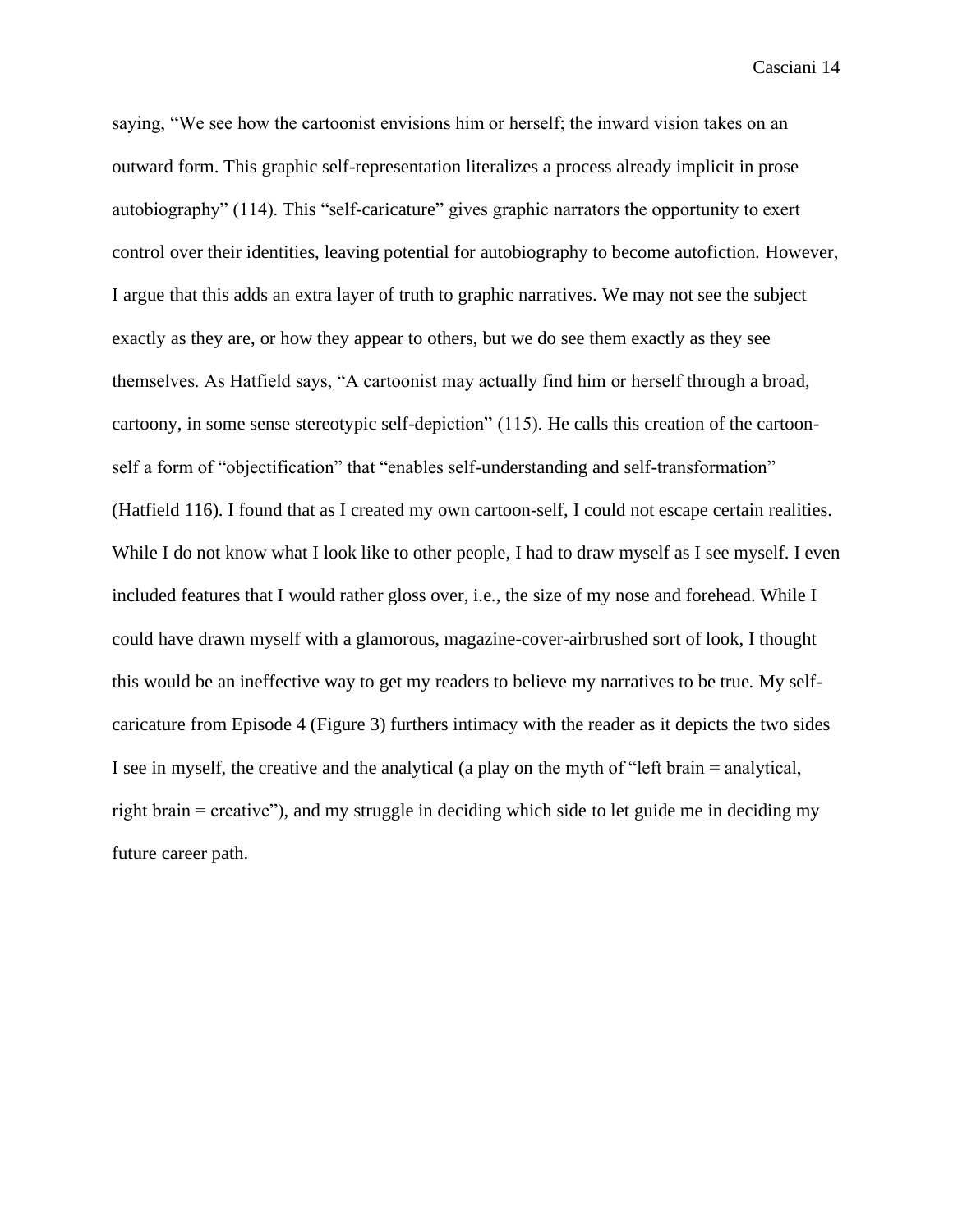

Business major - turned artist or artist-turned business major?

Figure 3: My Self-Caricature (Episode 4)

## <span id="page-16-0"></span>**Visual Communication**

A unique aspect of the graphic narrative is that it communicates by blending both the visual and the verbal. Hillary Chute, who uses the term "graphic narrative," specifically, defines comics as a "hybrid word-and-image form in which two narrative tracks, one verbal and one visual, register temporality spatially" (452). Verbal communication has been favored in Western culture, which has hindered comics from becoming a respected form of storytelling. Graphic narrators and researchers alike have worked to demystify visual communication and bring comics to the level of esteem reserved for literature written in prose. One of these pioneers is Nick Sousanis, who wrote *Unflattening,* his 208-page dissertation, entirely in comics form. Sousanis describes "flatness" as rigid thinking that words take primacy over images in communicating ideas, an idea deeply rooted in Western culture. Sousanis "believes that verbal language alone is a poor vehicle for capturing the multidimensional, many-layered fullness of human experience… It's not so much that a picture is worth a thousand words, but rather that a picture is worth concepts that can't even be put into words" (Hodler). In his Paris Review interview with Timothy Hodler, Sousanis says, "We make sense of the world in ways beyond text – teaching and learning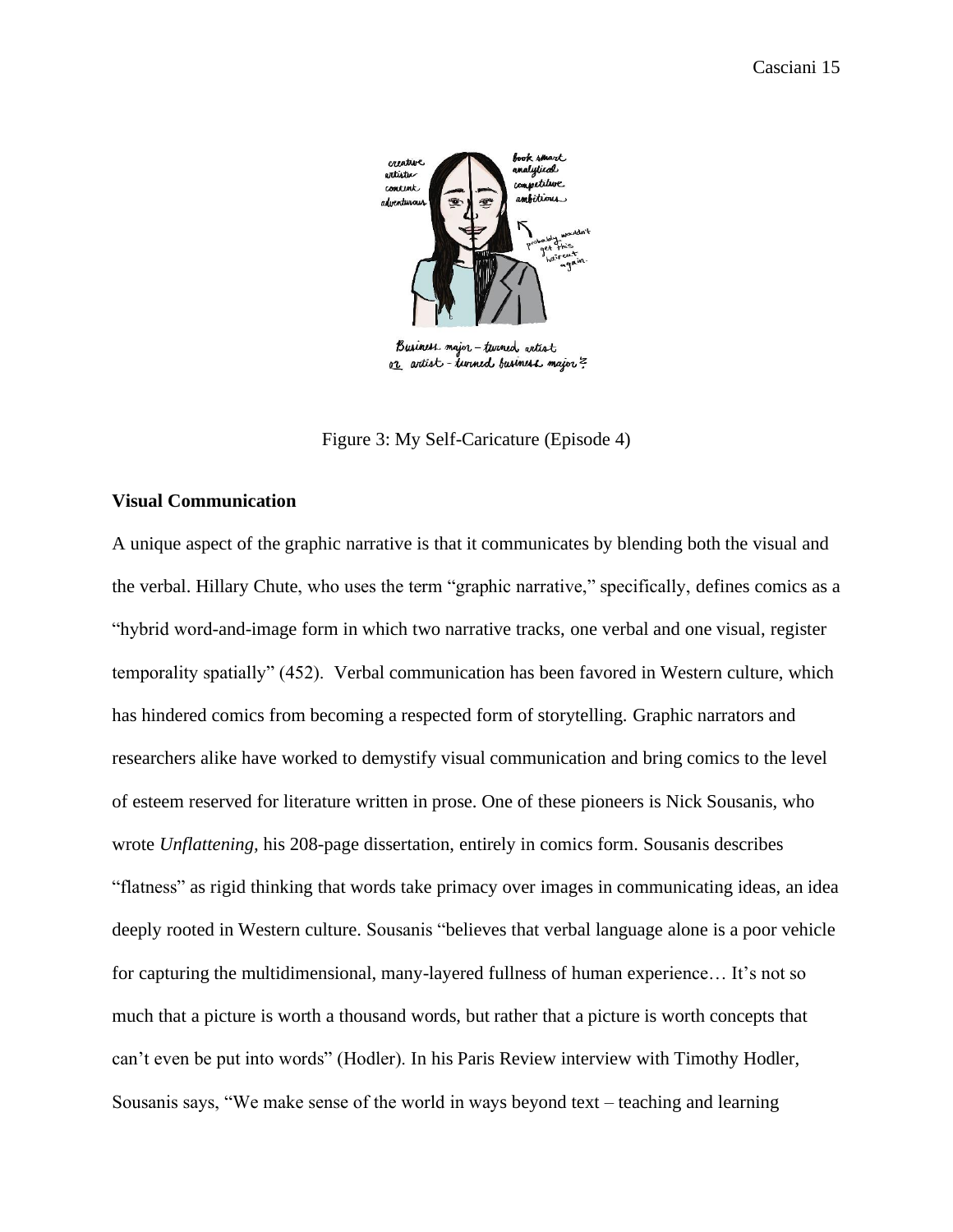shouldn't be restricted to that narrow band." Based on current research and supplemented with examples from my own work, I have identified two categories of information, temporal and emotional, that are communicated differently, and possibly more thoroughly, through comics than through prose.

## **Temporal**

<span id="page-17-0"></span>Time is communicated differently through the collaboration of the visual and the verbal than through words alone, and comics are better disposed to communicate nonlinearity. Comics can be read in all directions, as opposed to the strict left-to-right of Western writing, depending on the author's "spatial construction of the page" (Chute 460). Hillary Chute argues that because of this, reading comics requires a "high degree of cognitive engagement" (460). This freedom to construct the page as the author wises makes nonlinear stories "perfect for comics" (Sousanis, Hodler), consequently making the graphic form perfect for life narratives, which are nonlinear. Recalling the quote from James Kochalka, "The story of my life is not a story at all" (Cates 210), we see that life narratives are not like fictional stories that follow the traditional plot structure of problem, action, climax, resolution. They consist of "cycles, repetitions, processes without closure, and moments of indeterminate or undetermined significance" (Cates 211). This is true in my comics, especially Episodes 2 and 3, which have no defined exposition, action, or conclusion. Instead, the pictures communicate the narrative in different ways, such as a literal illustration of a metaphor in Episode 3, when Sarah uses the metaphor of lining up for a race to discuss the inner turmoil one might experience when decided whether to pursue an opportunity.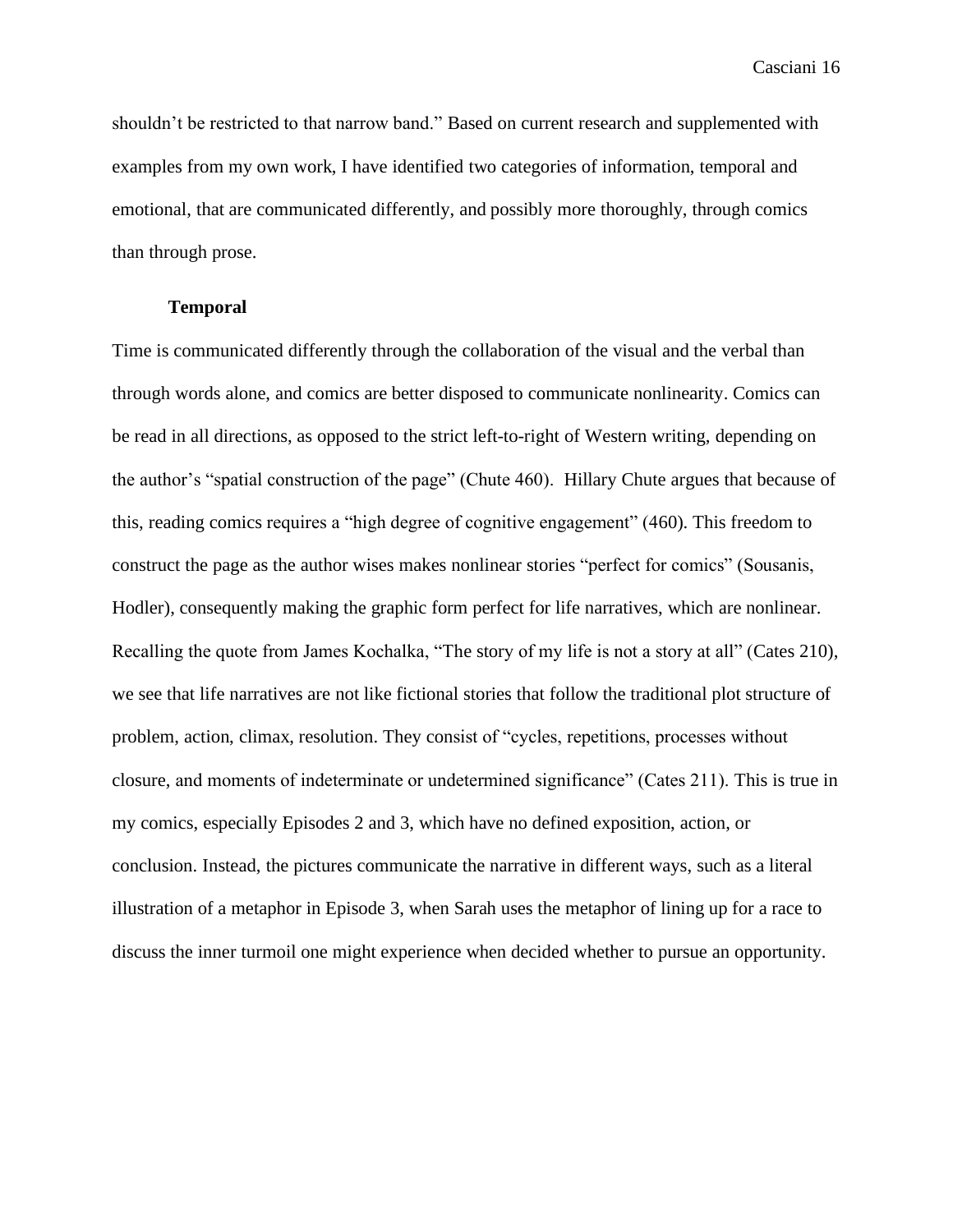

Figure 4: A Literal Illustration of a Metaphor (Episode 3)

Episode 2 also pushes the narrative forward in different ways. This episode departs from traditional panels (see Figure 5), and it is up to the reader to follow the direction of the story. The page below, in particular, breaks the bounds of the traditional rectangular panel format with a coffee cup-shaped panel and a calligram. Some images overlap slightly, and the reader's eyes move in a zig zag pattern to follow the direction of the images. This aligns with Hilary Chute's statement that, "A reader of comics not only fills in the gaps between panels but also works with the often disjunctive back-and-forth of *reading* and *looking* for meaning" (452).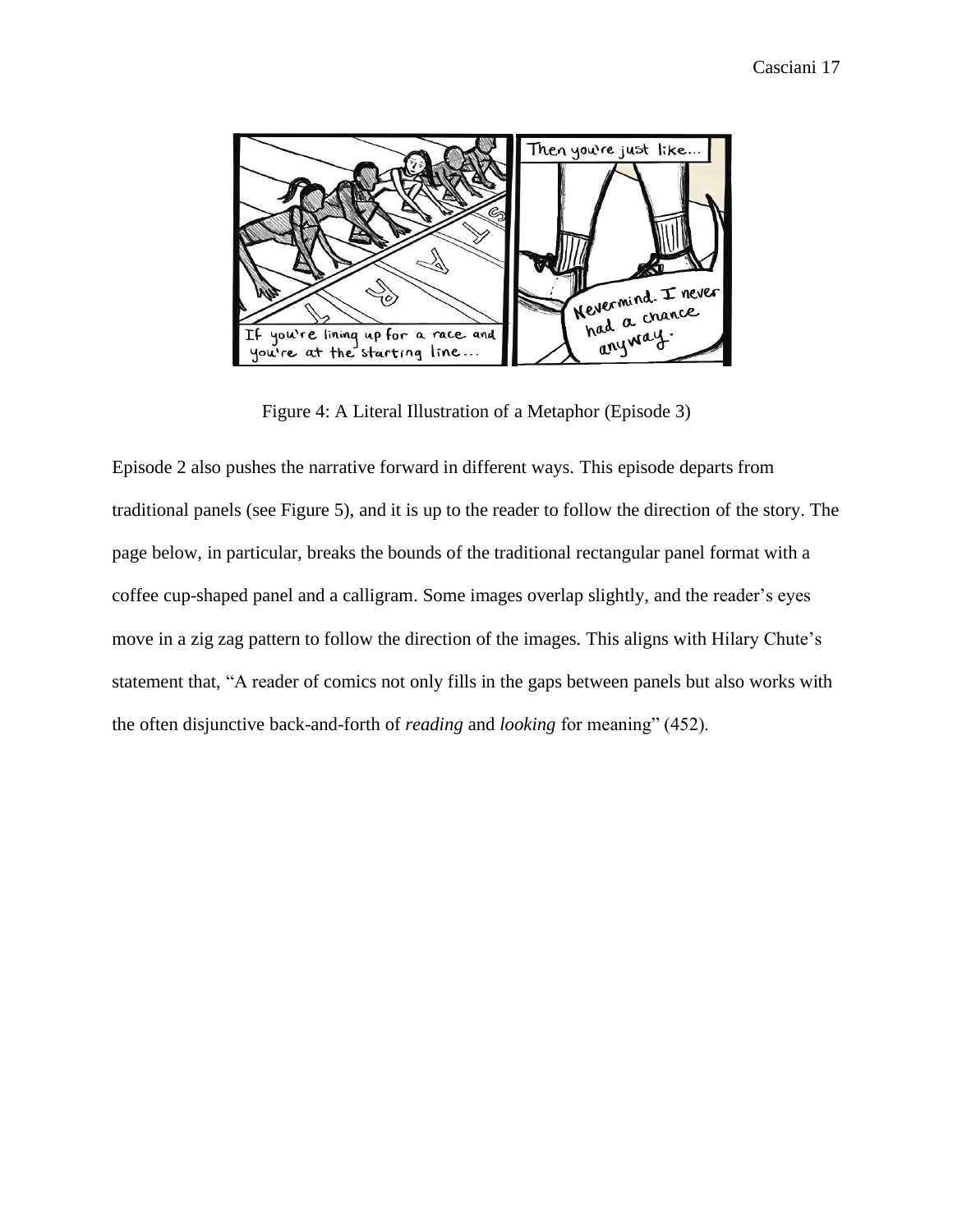

Figure 5: A Nonlinear Narrative (Episode 2)

Another depiction of the repetitive, cyclical nature of life stories in my comics is shown in Episode 4, which depicts the repetitiveness of my life during my summer internship (See Figure 6). Throughout the progress of the week, labelled "Monday, Tuesday, Wednesday, Thursday, Friday," the picture stays the same, the only alteration being that of my posture, showing how tired I became with the same daily activity of sitting at my desk at the computer. The combination of the verbal, the labels of the days of the week, and the visual, the repetitive images, show the passage of time and the repetitiveness of my life during those two months that would be difficult to communicate through words alone.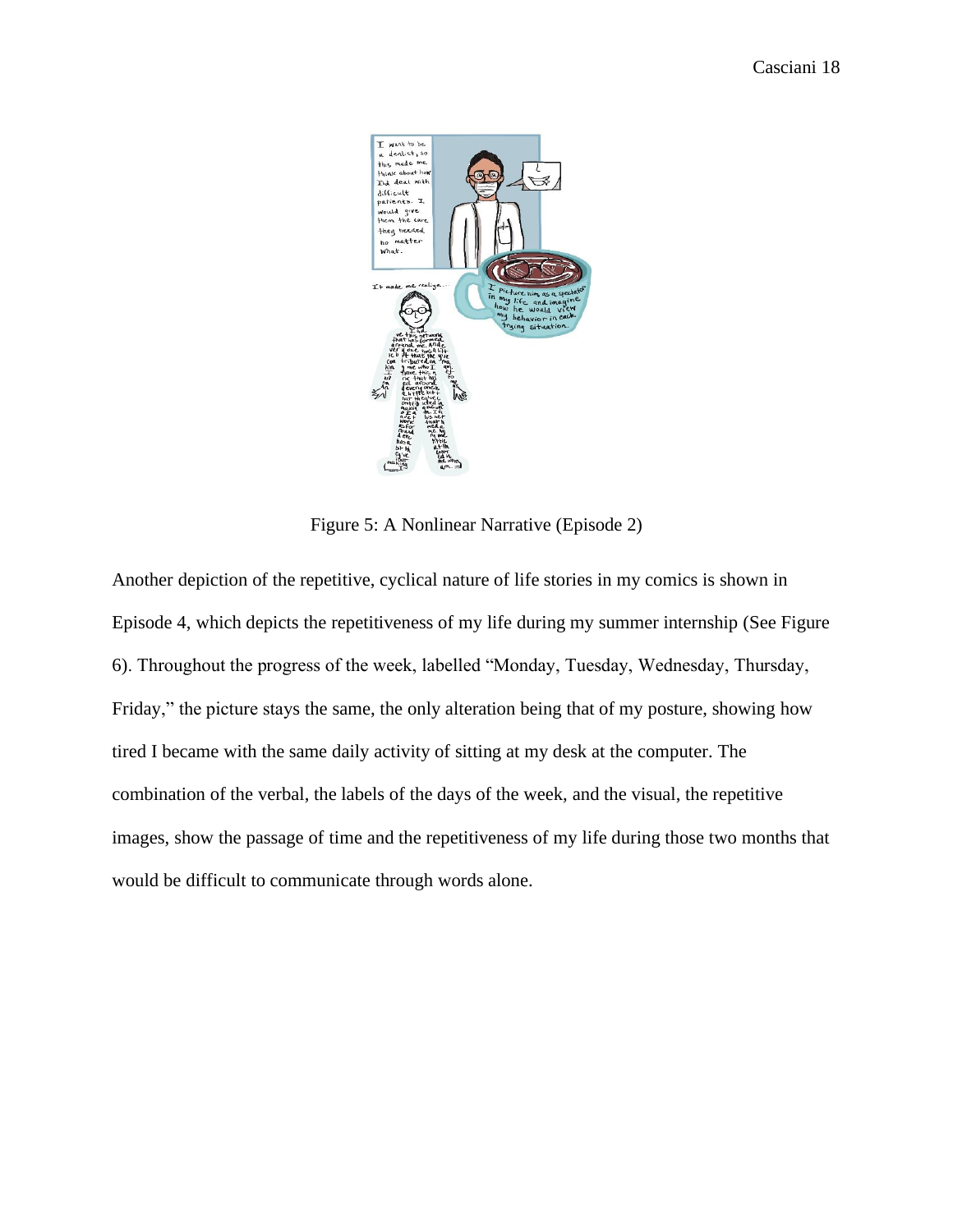

Figure 6: The Repetitiveness of a Desk Job (Episode 4)

#### **Emotional**

<span id="page-20-0"></span>Sousanis says, "We tend to think of images as emotional things, irrational, because the scaffolding of language doesn't fit them very well. Not because they're actually irrational, but because we don't have the ways to hold them in. Our language can't fully contain them" (Sousanis, Hodler). From the moment we are born, we learn that it is difficult to use words to describe how we feel. We may get better at expressing ourselves as we get older, but some emotions surpass the bounds of language. Visual communication approaches this process from a different angle than verbal communication, working from the outside-in rather than the insideout. In *Alternative Comics*, Hatfield cites William Lowell Randall, who says that this is the difference between autobiography in prose and autobiography in comics form. Comics depict events happening outside the self to communicate an experience that is happening inside (Hatfield 115). This is theoretically how emotions are communicated in comics, but what does it look like in practice? In my experience creating the comics for my project, I learned that as my artwork is far from realism, emotions shown on faces must be communicated through a few simple lines. Even a miniscule change in the direction of a person's eyebrows or mouth can change feelings of thoughtfulness to confusion, or confusion to anger. Recall Figure 4 (from Episode 3): the face shown is drawn very simplistically, but subtle changes to its facial expression - the whites visible at the top of the eyes, the slight upturn of the eyebrows, and the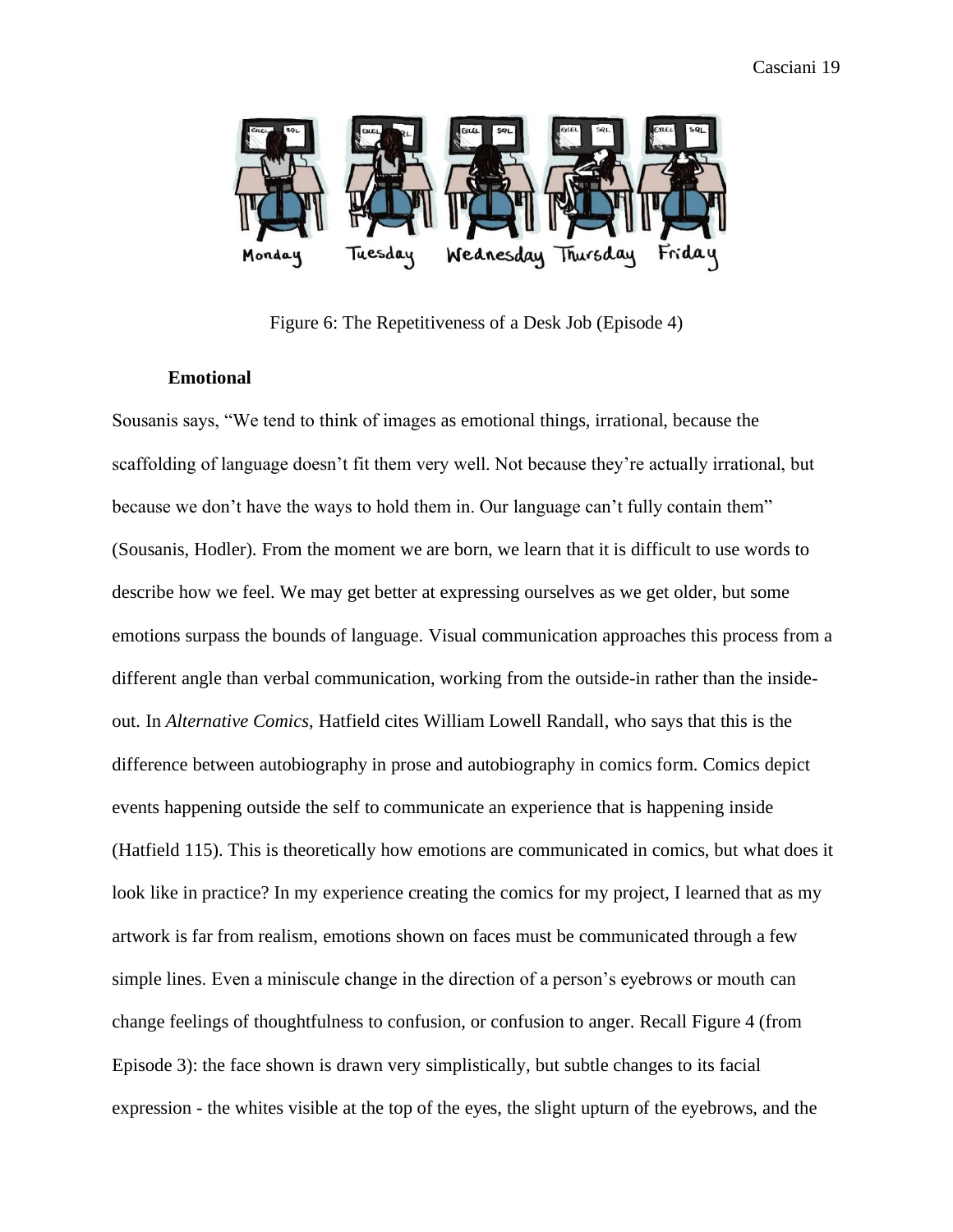slight downturn of the mouth - communicate a complex set of emotions. In prose, perhaps, the description of what the subject is feeling would go something like this, "I surveyed the other runners. There were so many of them, all stronger and faster than me. I began to wonder if I was really cut out to be in this race in the first place…" but the reader senses this inner turmoil without it needing to be stated. Episode 3 also demonstrates that emotions need not only be communicated through facial expressions. Throughout the comic, a muted, muddy yellow color is used in the background whenever Sarah is experiencing feelings of self-doubt. This signifies the conflicting emotions and thoughts that are clouding her mind. In the last frame (see Figure 7, below), the sky is a clear, cloudless blue, showing how she has overcome these thoughts and can see her own self-worth, along with her future success, clearly.



Figure 7: I Can See Clearly Now (Episode 3)

#### <span id="page-21-0"></span>**Conclusion**

Let us return to my research questions: *Why do we care about ordinary stories?* and *What is achieved by telling these stories through comics rather than prose? What does the melding of the visual and verbal in comics communicate that words alone cannot?* While these questions, like all other studies of art and literature, bear further exploration, this paper points the direction to some potential conclusions. As far as the first question, *Why do we care about ordinary stories?*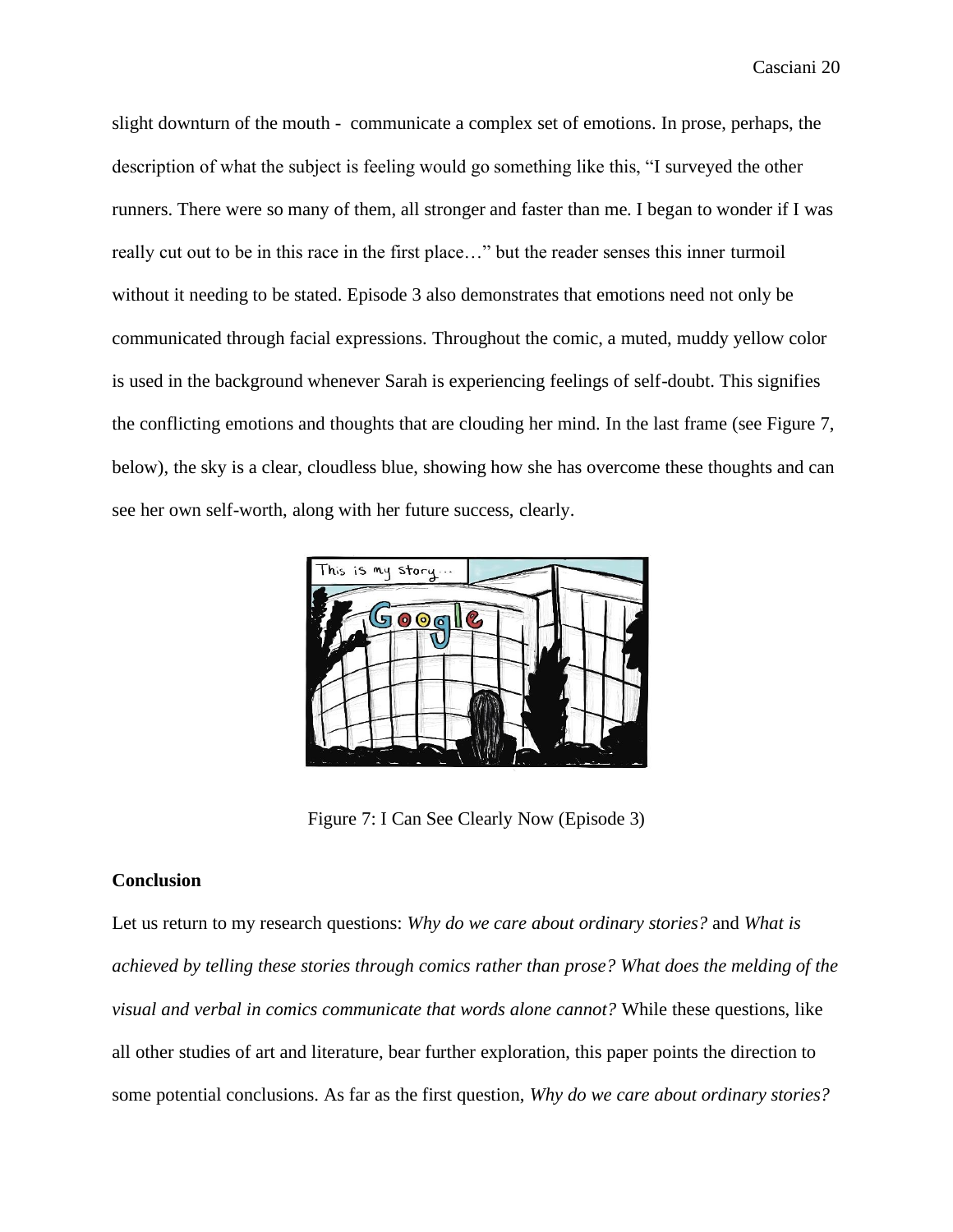goes, there is something to be said for being able to see reflections of oneself in a narrative. When we identify with the subject of a story, that connection draws us into their narrative, no matter how ordinary or mundane the depictions of their life may be. My comics depict young people who struggle with anxiety and self-doubt, who exhibit resourcefulness and resilience, and who have hopes and dreams for the future. No matter how jaded a reader may be, many can identify with these qualities and see themselves as they are now, or perhaps as they once were, in these slices of life. In a world where the past couple of years have isolated us from one another, the creation of graphic narratives like these proves an important way to help us reconnect.

The second, two-part question, *What is achieved by telling these stories through comics rather than prose? What does the melding of the visual and verbal in comics communicate that words alone cannot?* proved extremely complex to navigate. While some see comics as a subordinate form of literature to prose, comics' unique ability to meld visual and verbal communication through a combination of images and narration should earn them a place of honor in the literary field. Their disposition for nonlinearity makes comics the perfect form for telling life stories, as these stories are often repetitive and cyclical, without a defined plot structure. The author's use of space, movement, color, and other visual elements are assisted by the text to thoroughly communicate the passage of time or to convey emotions that are more easily perceived by the reader. These complex emotions, which would be difficult, or even impossible, to explain with words, may be felt cathartically by the reader, thus enhancing the process of identification, and further drawing the reader into the story. This is the cycle of communication and connection created by the graphic narrative.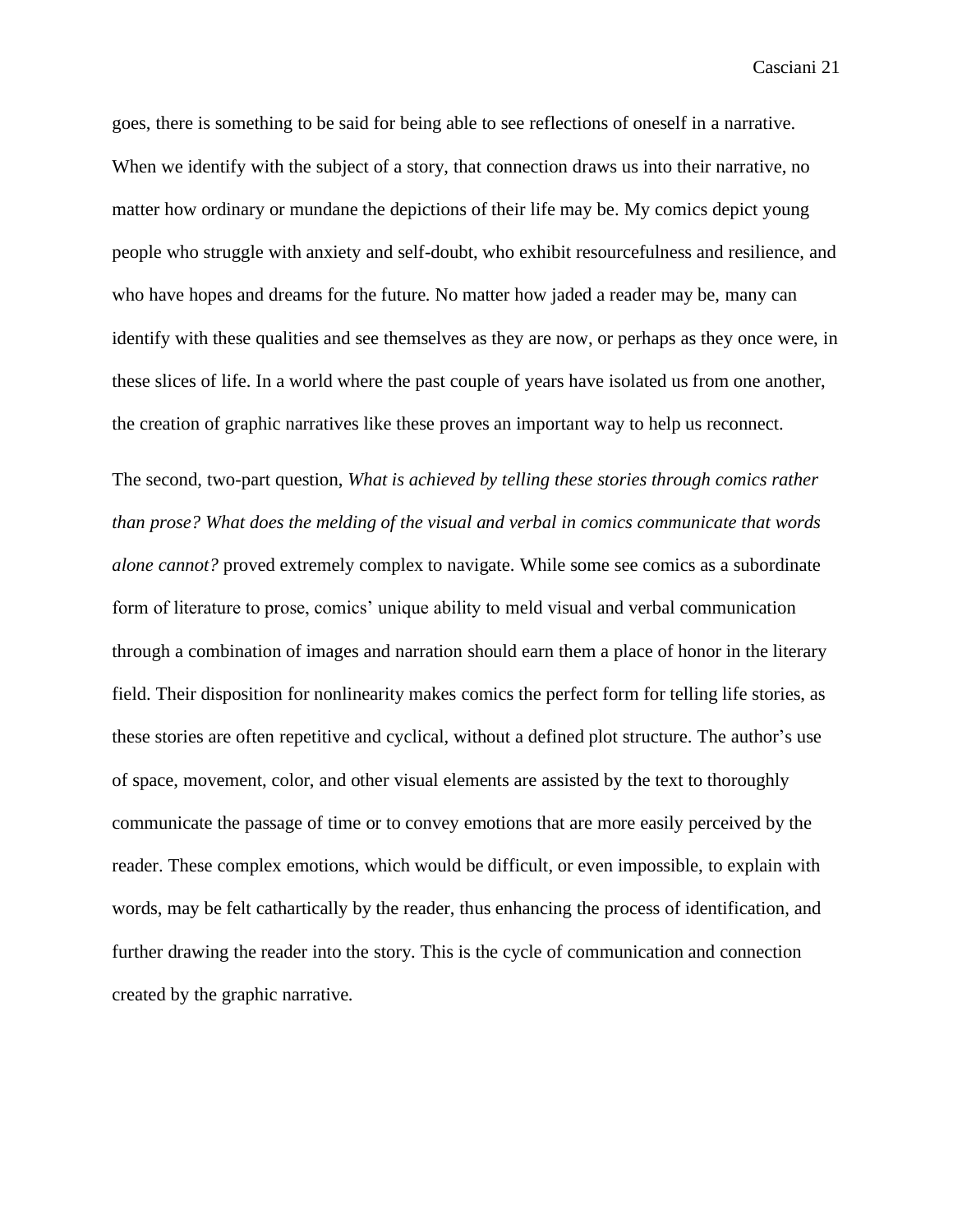#### <span id="page-23-0"></span>**Reflection**

Many have asked me why, as a business student, did I choose to pursue a creative project so strongly rooted in the humanities field for my senior thesis. I initially believed, and told people, that the sole reason was that I felt more strongly motivated to draw than to conduct research. However, as the project and research progressed, my eyes were increasingly opened to a stronger connection between this project and my chosen field. As an international business major, one desires to develop a "global mindset," or the ability to analyze a situation outside the bounds of our native culture. We seek to understand differences within and between cultures, and to learn how best to communicate with different people across the globe. Visual communication, while in some respects neglected in Western culture, has the power to transcend the confines of language barriers and connect diverse groups of people. It is impossible for me to learn every language, but it may not be impossible to learn how to touch the lives of people with whom I could not communicate verbally.

The connection of the project and research is evident, as my drawings are embedded throughout the paper. After all, it would be difficult to explain important aspects of comics, a visual-verbal hybrid, using only words. As the project progressed, my techniques for comic creation were influenced by my research. I was lucky to have a linear narrative to draw for Episode 1, but from Episode 2 onward, the narratives I had to illustrate were nonlinear. From my research on visual communication, the unconventional temporal structure of life stories, and the process of reading comics, I began to learn how to modify my spatial construction of the page and convey metaphorical or hypothetical situations in creative and interesting ways. Evidence of my progress in learning how to represent life narratives through comics is present on the website I created. With that being said, I invite everyone to explore cascianicomics.com, whether you have read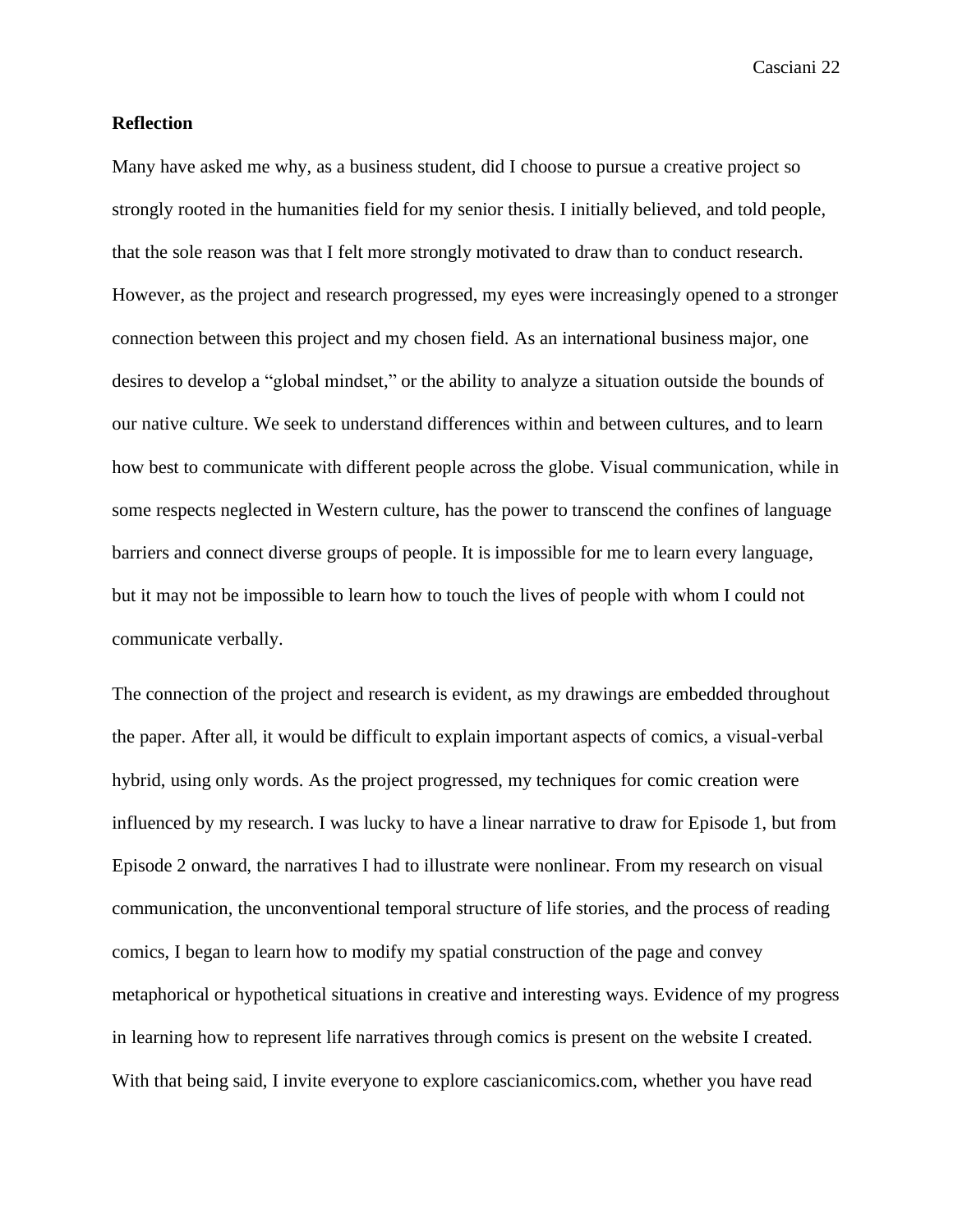<span id="page-24-0"></span>this whole research paper or simply looked at the pictures. Whatever your preferred mode of communication, be it visual, verbal, or a combination of the two, I hope I have been able to reach you.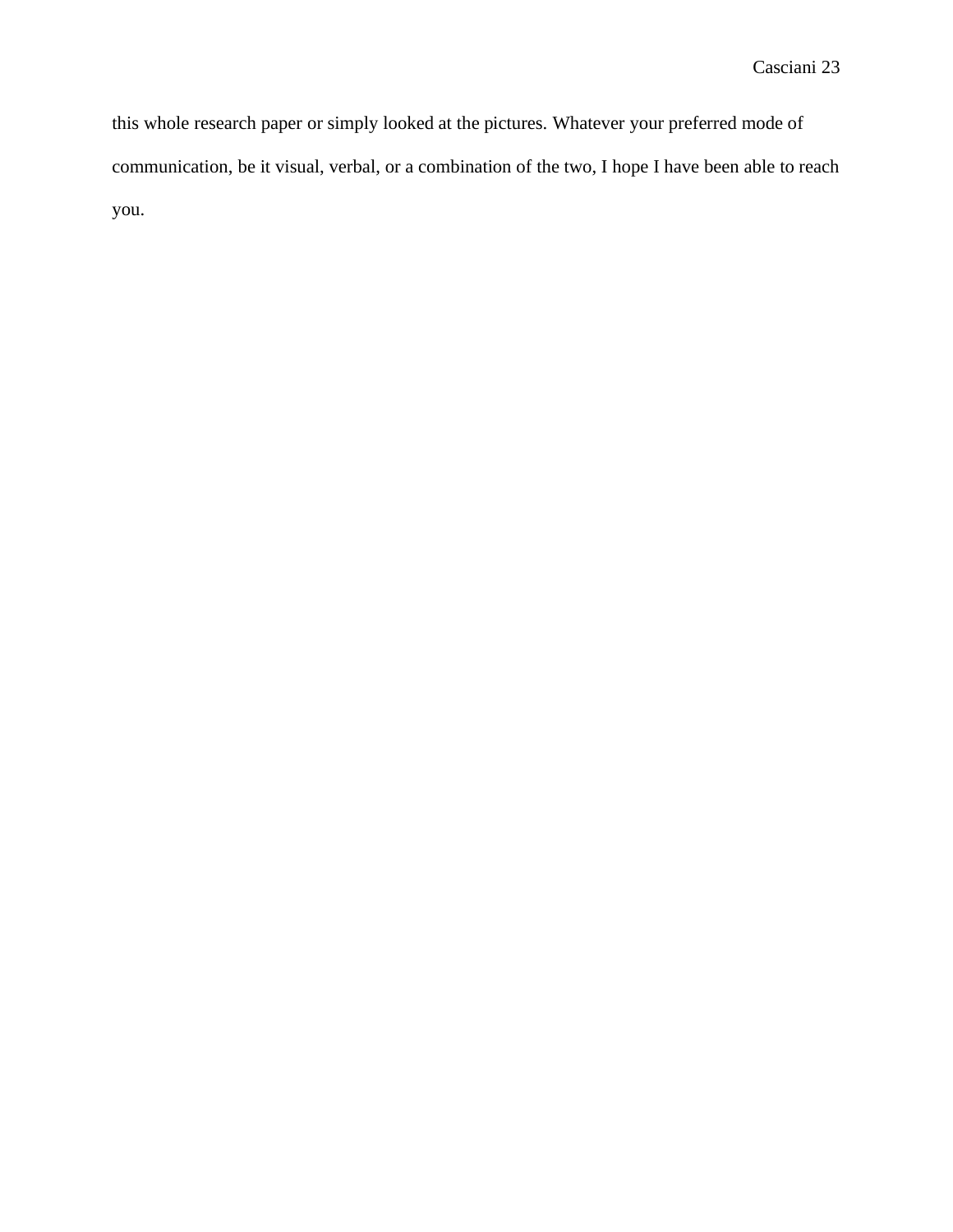#### **References**

Allamand, Carole. "The Autobiographical Pact, Forty-Five Years Later." *The European Journal of Life Writing,* Vol. 7, 2018. doi: 10.5463/ejlw.7.258.

Bechdel, Alison. *Fun Home: A Family Tragicomic.* Mariner Books, 2007.

- Bley, Edgar S. "Identification: A Key to Literature." *The English Journal,* 34(1), 1945, pp. 26- 32. https://doi.org/10.2307/806995.
- Bozard, Laurent. "*Défense et illustration de la chick BD.*" *Alternative Francophone* 1(9), 2016, pp. 36-49. http://ejournals.library.ualberta.ca/index.php/af.
- Cates, Isaac. "The Diary Comic." *Graphic Subjects*, Chaney, Michael, University of Wisconsin Press, 2011, pp. 209-226. ProQuest Ebook Central, https://ebookcentral.proquest.com/lib/southcarolina/detail.action?docID=3445147.
- Chute, Hillary. "Comics as Literature? Reading Graphic Narrative." *Modern Language Association*, 123(2), 2008, pp. 452-465. https://www.jstor.org/stable/25501865.
- Hatfield, Charles. *Alternative Comics: An Emerging Literature*, University Press of Mississippi, 2005, ProQuest Ebook Central,

http://ebookcentral.proquest.com/lib/southcarolina/detail.action?docID=619216.

- Hodler, Timothy. "Thinking Through Images: An Interview with Nick Sousanis." *The Paris Review,* 20 July 2015. Web: https://www.theparisreview.org/blog/2015/07/20/thinkingthrough-images-an-interview-with-nick-sousanis/.
- Kaminsky, Ilya. "We Lived Happily During the War." Poetry Foundation, 2013. Web: https://www.poetryfoundation.org/poems/91413/we-lived-happily-during-the-war.